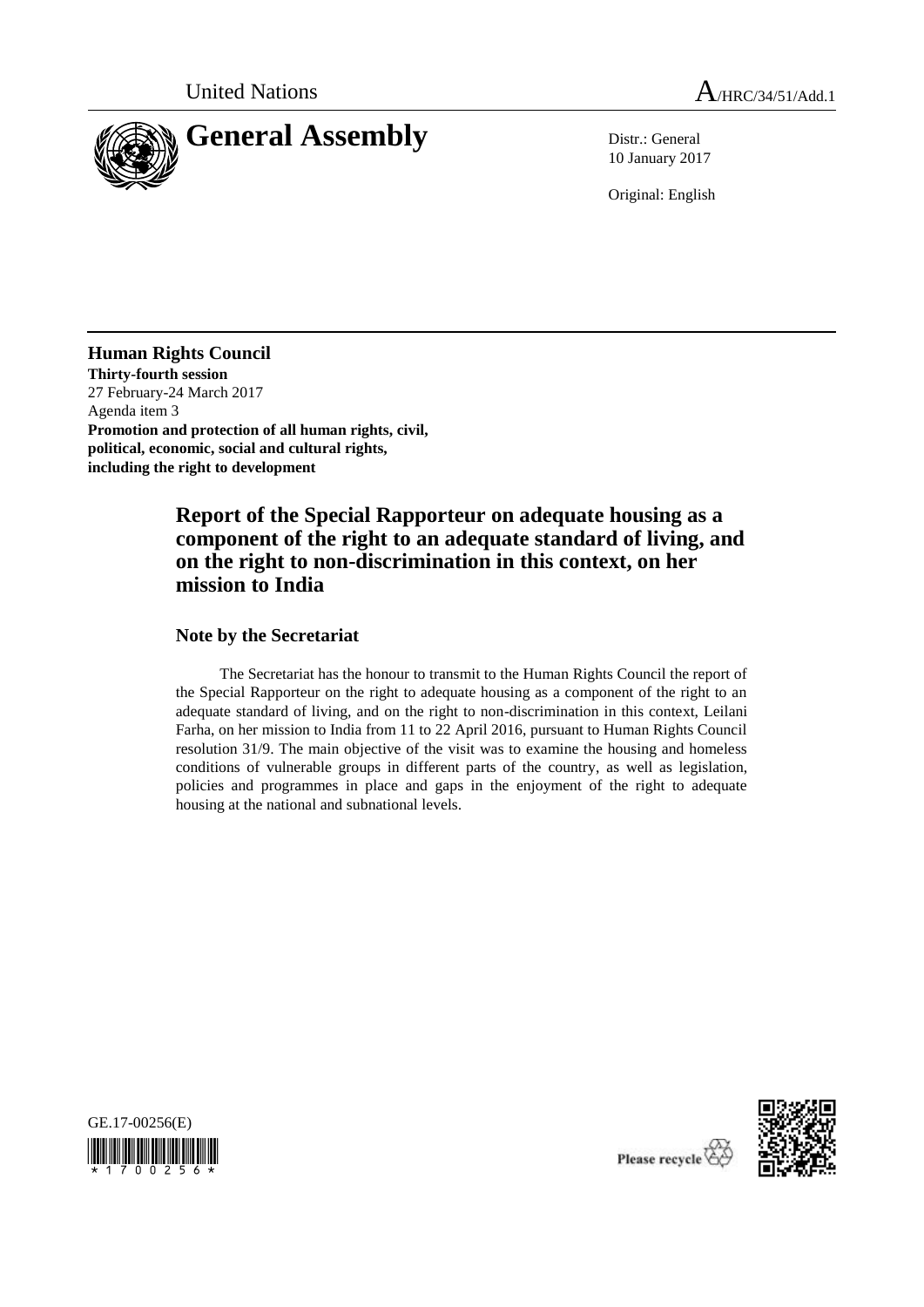# Report of the Special Rapporteur on adequate housing as a<br>component of the right to an adequate standard of living, and on the right to non-discrimination in this context, on her mission to India\*

# Contents

|      |                |  | Page |
|------|----------------|--|------|
| I.   |                |  | 3    |
| II.  |                |  | 4    |
| III. |                |  | 6    |
|      | A.             |  | 7    |
|      | $\mathbf{B}$ . |  | 10   |
|      | $\mathcal{C}$  |  | 11   |
|      | D.             |  | 13   |
|      | E.             |  | 14   |
|      | F.             |  | 14   |
|      | G.             |  | 15   |
| IV.  |                |  | 15   |
|      | $\mathsf{A}$ . |  | 15   |
|      | $\mathbf{B}$ . |  | 16   |
|      | C.             |  | 17   |
|      | D.             |  | 17   |
|      | E.             |  | 17   |
| V.   |                |  | 18   |
| VI.  |                |  |      |

<sup>\*</sup> Circulated in the language of submission only.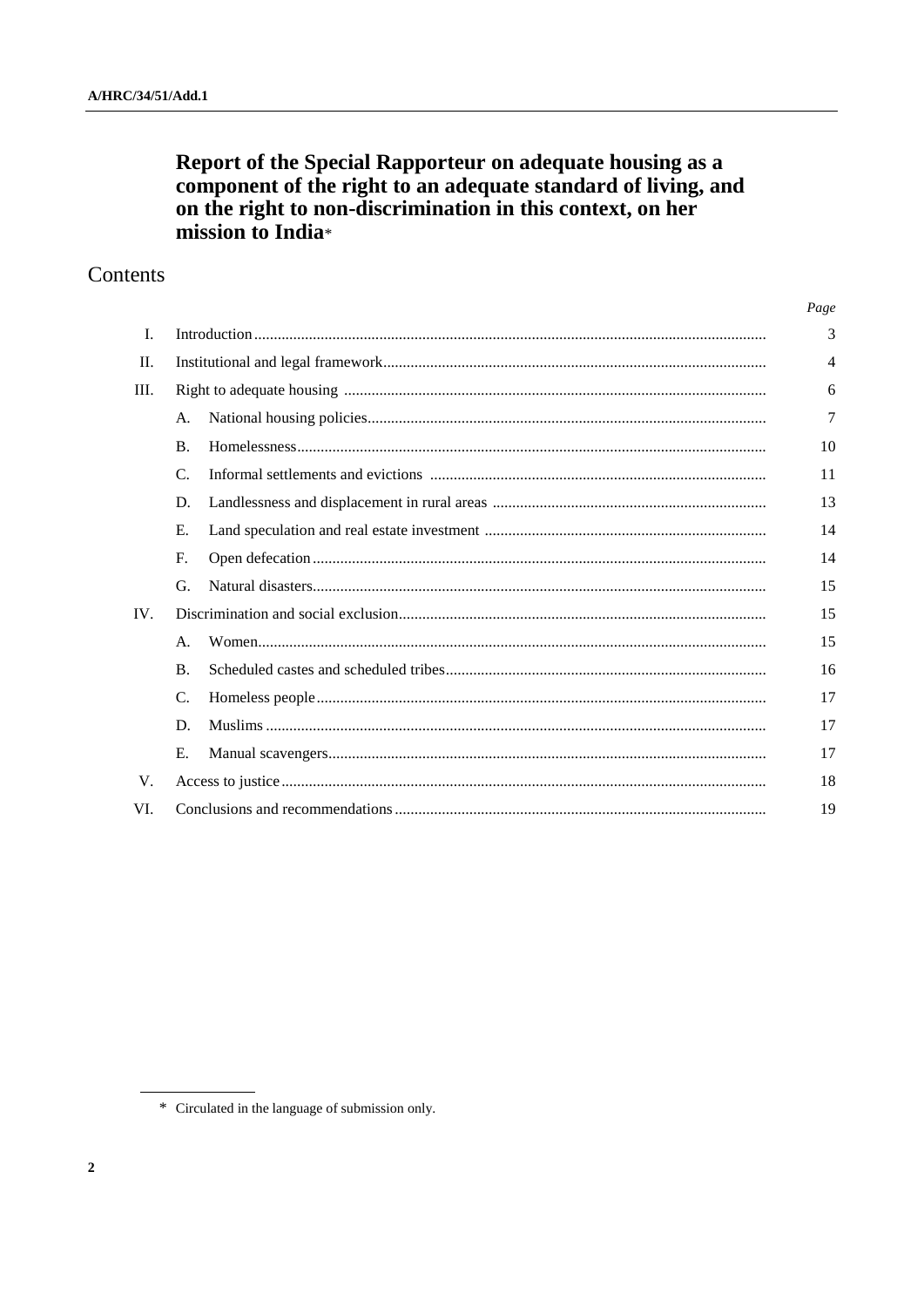# **I. Introduction**

1. The Special Rapporteur on adequate housing as a component of the right to an adequate standard of living, and on the right to non-discrimination in this context, Leilani Farha, conducted an official visit to India from 11 to 22 April 2016, at the invitation of the Government.

2. The Special Rapporteur visited New Delhi, Mumbai and Bengaluru, as well as periurban and rural areas near those cities. She is grateful to the Government of India and the state governments of Karnataka, Maharashtra and the National Capital Territory of Delhi for their cooperation throughout the visit. She thanks the staff of the office of the United Nations Resident Coordinator for their support for the visit. She is deeply appreciative to those who generously met with her in their homes, on the pavements and settlements, and in shelters, sharing their living conditions and struggles. She extends her gratitude to the civil society and community organizations, academics, lawyers and experts who shared their experiences and insights, many of whom travelled to meet with her.

3. India is proud to be the "largest democracy in the world", based in part on its historic roots and in part in the magnitude of the country's population of 1.31 billion people. Projections for 2022 and 2050 suggest that the population will reach approximately 1.4 billion and 1.7 billion respectively, marking only a handful of years before India becomes the world's most populated country.<sup>1</sup> Additionally, as a federal State, with constitutionally devolved powers in the area of housing, variances occur between states, including with respect to the implementation of national government policies and programmes. The Special Rapporteur recognizes the difficulty in governing such a large and diverse democracy and has tried to consider that in her analysis.

4. Unlike in other emerging economies, the Indian population remains primarily rural, with an estimated 67 per cent of the population living in rural areas.<sup>2</sup> However, trends indicate that urbanization has accelerated in recent years. Between 2010 and 2015, the urban population grew at a steady annual average of 2.38 per cent, while the average rural growth was just  $0.7$  per cent annually,<sup>3</sup> as a result of increased migration and displacement to urban and peri-urban centres. An estimated 180 million rural residents live next to the 70 largest urban centres in India. According to the 2011 socioeconomic and caste census, there are 7,933 cities and towns of different population sizes, including megacities of over 10 million inhabitants. In some cities, such as Mumbai, half the population lives in informal settlements.<sup>4</sup> The average size of households in India is estimated at 4.8 members, with wide variations between rural and urban settings.<sup>5</sup>

5. There may be no better way to describe in a nutshell the Special Rapporteur's experience of India than to say that it is a country of stark contrasts: extreme poverty and deprivation in the face of extreme wealth, a gap which is steadily growing and overtly visible. In 2011/12, a reported 21.9 per cent of the population was living below the poverty

<sup>1</sup> United Nations, Department of Economic and Social Affairs, Population Division, *World Population Prospects: The 2015 Revision, Key Findings and Advance Tables*, Working Paper No. ESA/P/WP.241, p. 4.

<sup>2</sup> See http://data.worldbank.org/indicator/SP.RUR.TOTL.ZS.

<sup>&</sup>lt;sup>3</sup> Se[e https://esa.un.org/unpd/wup/CD-ROM/,](https://esa.un.org/unpd/wup/CD-ROM/) [WUP2014-F06-Urban\\_Growth\\_Rate.xls](https://esa.un.org/unpd/wup/CD-ROM/WUP2014_XLS_CD_FILES/WUP2014-F06-Urban_Growth_Rate.xls) an[d WUP2014-](https://esa.un.org/unpd/wup/CD-ROM/WUP2014_XLS_CD_FILES/WUP2014-F07-Rural_Growth_Rate.xls) [F07-Rural\\_Growth\\_Rate.xls.](https://esa.un.org/unpd/wup/CD-ROM/WUP2014_XLS_CD_FILES/WUP2014-F07-Rural_Growth_Rate.xls)

<sup>&</sup>lt;sup>4</sup> The terms "slum" and "slum dweller" are widely used in India. The Special Rapporteur prefers to use "informal settlement" and "resident" or "inhabitant".

<sup>5</sup> See [http://censusindia.gov.in/default.aspx.](http://censusindia.gov.in/default.aspx)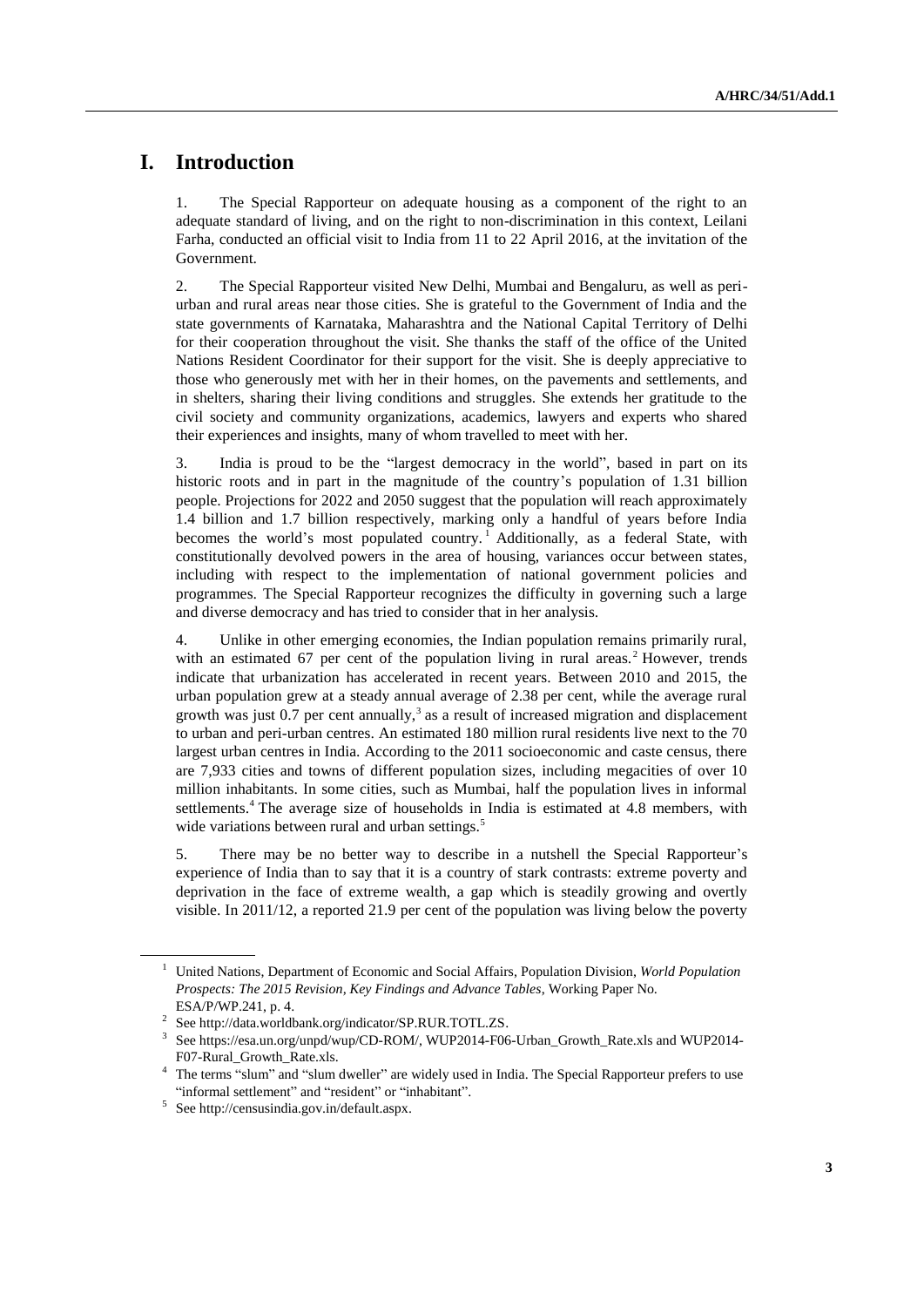line. <sup>6</sup> The Gini coefficient for India rose to 51 by 2013, from 45 in 1990,<sup>7</sup> mainly on account of rising inequality between urban and rural areas as well as within rapidly growing urban areas.

6. Against that backdrop, the Special Rapporteur recognizes and salutes the ambitious efforts made by India to address poverty and prioritize housing for vulnerable groups through policies and several schemes. According to the Government, urban poverty levels have declined substantially in the last decade, from 25.7 per cent in 2004/05 to about 13.7 per cent in  $2011/12$ .<sup>8</sup>

7. The Special Rapporteur praises the Government for its ambitious flagship programme, Pradhan Mantri Awas Yojana (Housing for All), a scheme that at least in spirit responds to aspects of the recommendations made to India by the Committee on Economic, Social and Cultural Rights in its most recent review (see E/C.12/IND/CO/5). She was pleased that many of the authorities with whom she met at the national, subnational and local levels were genuine in their acknowledgement of the centrality of housing for millions of people, and in recognizing that any effort to provide adequate housing and essential services, like water, sanitation and electricity, had to reach an ever growing number of people who are currently deprived of those rights. In the face of great challenges, many government authorities were open to engaging and to discussing housing, human rights and specific areas for improvement.

## **II. Institutional and legal framework**

8. India is party to most core international human rights treaties. In 1979, it ratified the International Covenant on Economic, Social and Cultural Rights, article 11 (1) of which contains provisions on the right to adequate housing, article  $2(2)$  on the right to nondiscrimination and article 2 (1) on progressive realization of the rights recognized in the Covenant using the maximum available resources. India ratified the International Convention on the Elimination of All Forms of Racial Discrimination in 1968, the Convention on the Rights of the Child in 1992, the Convention on the Elimination of All Forms of Discrimination against Women in 1993, and the Convention on the Rights of Persons with Disabilities in 2007.<sup>9</sup> Accordingly, India has binding international human rights obligations to ensure the enjoyment of the right to adequate housing without discrimination on any ground. The Committee on Economic, Social and Cultural Rights has provided authoritative interpretations on the scope and content of the right to adequate housing, the prohibition of forced evictions and the principle of non-discrimination in the exercise of that right.<sup>10</sup>

9. The Constitution of India was adopted on 26 January 1949 and came into force a year later. India is governed by a parliamentary system, with a strong centre. As a federal State, the powers of the central and state governments are constitutionally determined and

<sup>&</sup>lt;sup>6</sup> India, Planning Commission, "Report of the Expert Group to review the methodology for measurement of poverty" (2014), p. 18 (table 2.2). Available from [http://planningcommission.nic.in/reports/genrep/pov\\_rep0707.pdf.](http://planningcommission.nic.in/reports/genrep/pov_rep0707.pdf)

<sup>7</sup> See Sonali Jain-Chandra and others, "IMF Working Paper: Sharing the growth dividend: analysis of inequality in Asia" (International Monetary Fund, 2016). Available at: www.imf.org/external/pubs/ ft/wp/2016/wp1648.pdf.

<sup>&</sup>lt;sup>8</sup> See India, Ministry of Housing and Urban Poverty Alleviation, "India Habitat III: national report 2016". Available from http://mhupa.gov.in/writereaddata/1560.pdf.

<sup>9</sup> See https://treaties.un.org/Pages/Treaties.aspx?id=4&subid=A&clang=\_en.

<sup>&</sup>lt;sup>10</sup> See the Committee's general comments No. 4 (1991) on the right to adequate housing, No. 7 (1997) on forced evictions, and No. 20 (2009) on non-discrimination in economic, social and cultural rights.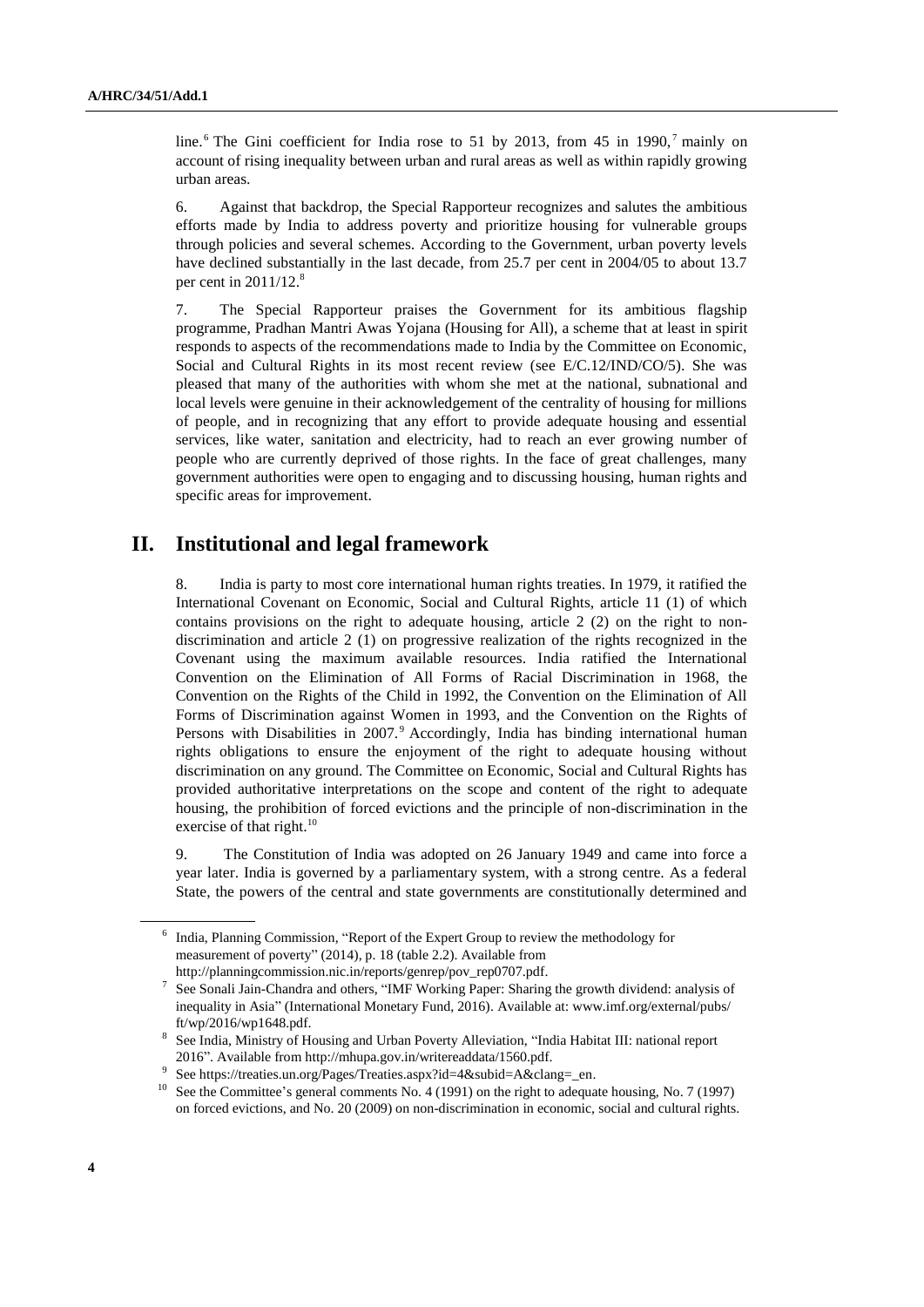are divided into three categories: union, which are central government responsibilities, state and concurrent, which delineate shared responsibilities between both levels of government. Generally speaking, housing and land fall under state jurisdiction, although central Government can introduce national housing programmes. The Seventy-third and the Seventy-fourth Amendment Acts, 1992, to the Constitution also introduced the system of Panchayati Raj, local assemblies of elected officials with decentralized responsibilities in towns and villages in rural areas, and municipalities for financial, functional and political decentralization in urban areas.

10. There is a sophisticated and complex legal system at the national and state levels, with state legislatures and the national parliament sharing various responsibilities in areas of direct relevance to the realization of the rights to housing and non-discrimination. As was often mentioned to the Special Rapporteur, the domestic framework of India is best understood from the perspective of cooperative federalism, an overarching principle that permeates the interactions between the central Government's policies and decisions, and the states' devolved responsibilities, strategies and laws.

11. The Constitution of India is frequently referred to as a foundational instrument. It advocates for justice, liberty and equality. Although it does not explicitly enumerate the right to adequate housing as a justiciable right, article 21 indicates that "no person shall be deprived of his life or personal liberty except according to procedure established by law", and has thus served to anchor and establish a justiciable right to housing. Several Supreme Court rulings have specifically referred to the right to housing in cases raising right to life issues, explicitly stating that "the State has the constitutional duty to provide shelter to make the right to life meaningful".<sup>11</sup>

12. As it stands, there is no national legislation recognizing housing as a human right, although legislation with respect to other human rights, such as the right to food, does exist. The National Food Security Act, which came into force in July 2013, converted preexisting food security and food distribution programmes, such as subsidized cereals, and new programmes like maternity benefits into legal entitlements. It aims to provide more than 800 million people, over 60 per cent of the country's population, with subsidized monthly household rations each year. The Act shifted from a welfare approach to a rightsbased approach. India has also made education a legal entitlement through the Right to Education Act, which came into force in April 2010, guaranteeing every child between 6 and 14 years old the right to education, in line with article 21A of the Constitution, and requiring 25 per cent of places in private schools to be reserved for the poor and other categories of children. Those laws on food and education are considered models that could be used as a reference for the design and adoption of a national housing law, based on human rights.

13. The Right to Information Act, in force since October 2005, is considered crucial in the fight against corruption, bringing some transparency to what would otherwise be opaque processes. It requires a response to citizens' requests for information from all constitutional authorities within 30 days and covers the executive, the legislature, the judiciary, any institution or body established or constituted by an act of Parliament or a

<sup>&</sup>lt;sup>11</sup> See for example, *Maneka Gandhi v. Union of India*, in which the Supreme Court stated that the right to life must be understood as the right to live with dignity; *Francis Coralie Mullin v. The Administrator, Union Territory of Delhi and Others*, in which it stated that the right to life includes the right to live with human dignity, including the bare necessities of life such as adequate nutrition, clothing, and shelter; and *Ahmedabad Municipal Corporation v. Nawab Khan Gulab Khan and Others*.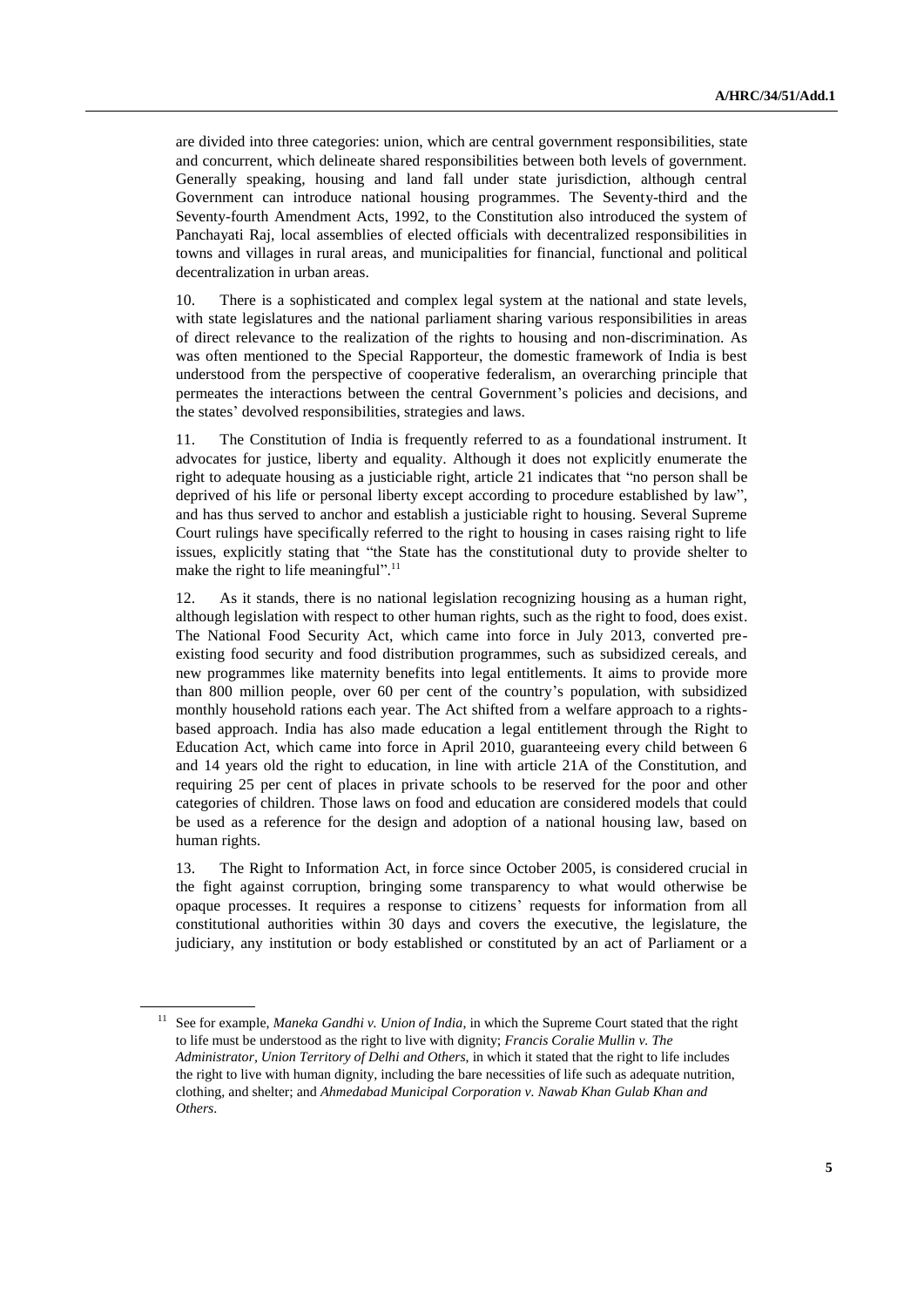state legislature and privatized public utility companies, $12$  as well as private institutions and non-governmental organizations that receive substantial funds from the Government. It is considered an important component of access to justice. It is used to redress individual grievances, enable access to entitlements such as ration cards and pensions, investigate policies and decisions, and expose misuse of government resources. For many, the act of filing a "right to information application" has been empowering.<sup>13</sup> However, despite its positive impact, most people living in poverty cannot avail themselves of the Act, as they are unsure as to whom applications should be addressed, where they should be filed, what can be demanded and how to file an application. For human rights defenders, particularly those working on housing and land-related issues, the Act has ensured access to essential information, but it has also resulted in reprisals and on occasion, violence.<sup>14</sup>

# **III. Right to adequate housing**

14. India is a flourishing economy, with estimates of the real gross domestic product (GDP) growth rate at over 7.3 per cent for 2016, and predictions of similar annual growth over forthcoming years.<sup>15</sup> Urbanization is considered central to the economy, contributing approximately 60 per cent of the country's GDP. The construction sector, with housing as a major component, accounts for 8.2 per cent of GDP and close to 11.5 per cent of employment.<sup>16</sup>

15. According to census data, the urban housing stock increased from 52.06 million in 2001 to 78.48 million in 2011. That was accomplished through various policies and programme initiatives undertaken by the Government, such as the Jawaharlal Nehru National Urban Renewal Mission, Rajiv Awas Yojana and the National Urban Livelihoods Mission. As at 2012, there was a shortage of 18.78 million housing units in urban areas, with 96 per cent of that shortage affecting the economically weaker sections and the lower income groups in society.<sup>17</sup> According to the 2011 census, approximately 13.75 million households (about 65-70 million individuals) reside in urban informal settlements. In a number of cities, including Chennai, Hyderabad, Kolkata and Mumbai, more than 50 per cent of all households live in informal settlements. In addition, the 2011 census indicates that 1.8 million people are homeless, although many researchers believe that to be an underestimation and put the figure closer to 3 million.

16. In rural areas, 13 per cent of households live in homes known as "kutcha", one-room makeshift structures built of poor quality materials, without ventilation or sanitation facilities and which do not provide protection from rain, wind or dust. It is estimated that

<sup>12</sup> See, for example, *Shri Sarbajit Roy v. Delhi Electricity Regulatory Commission*. Available from www.rti.india.gov.in/cic\_decisions/Decision\_30112006\_12.pdf.

<sup>&</sup>lt;sup>13</sup> See The Asia Foundation, "Right to information in India: an effective tool to tackle corruption", 28 September 2011. Available from http://asiafoundation.org/2011/09/28/right-to-information-in-indiaan-effective-tool-to-tackle-corruption/.

<sup>14</sup> Housing and Land Rights Network, *Housing and Land Rights in India: status report for Habitat III* (Housing and Land Rights Network, New Delhi, 2016), pp. 29-30.

<sup>15</sup> See The Economist, Intelligence Unit, "Highlights India". Available at http://country.eiu.com/ article.aspx?articleid=1804884764&Country=India&topic=Summary&subtopic=Highlights.

<sup>&</sup>lt;sup>16</sup> India, Ministry of Housing and Urban Poverty Alleviation "India Habitat III: national report 2016", p. 23.

<sup>&</sup>lt;sup>17</sup> India, Ministry of Housing and Urban Poverty Alleviation, National Buildings Organisation "State of housing in India: a statistical compendium 2013", para. 2.2. Available from www.nbo.nic.in/Images/PDF/Housing\_in\_India\_Compendium\_English\_Version.pdf.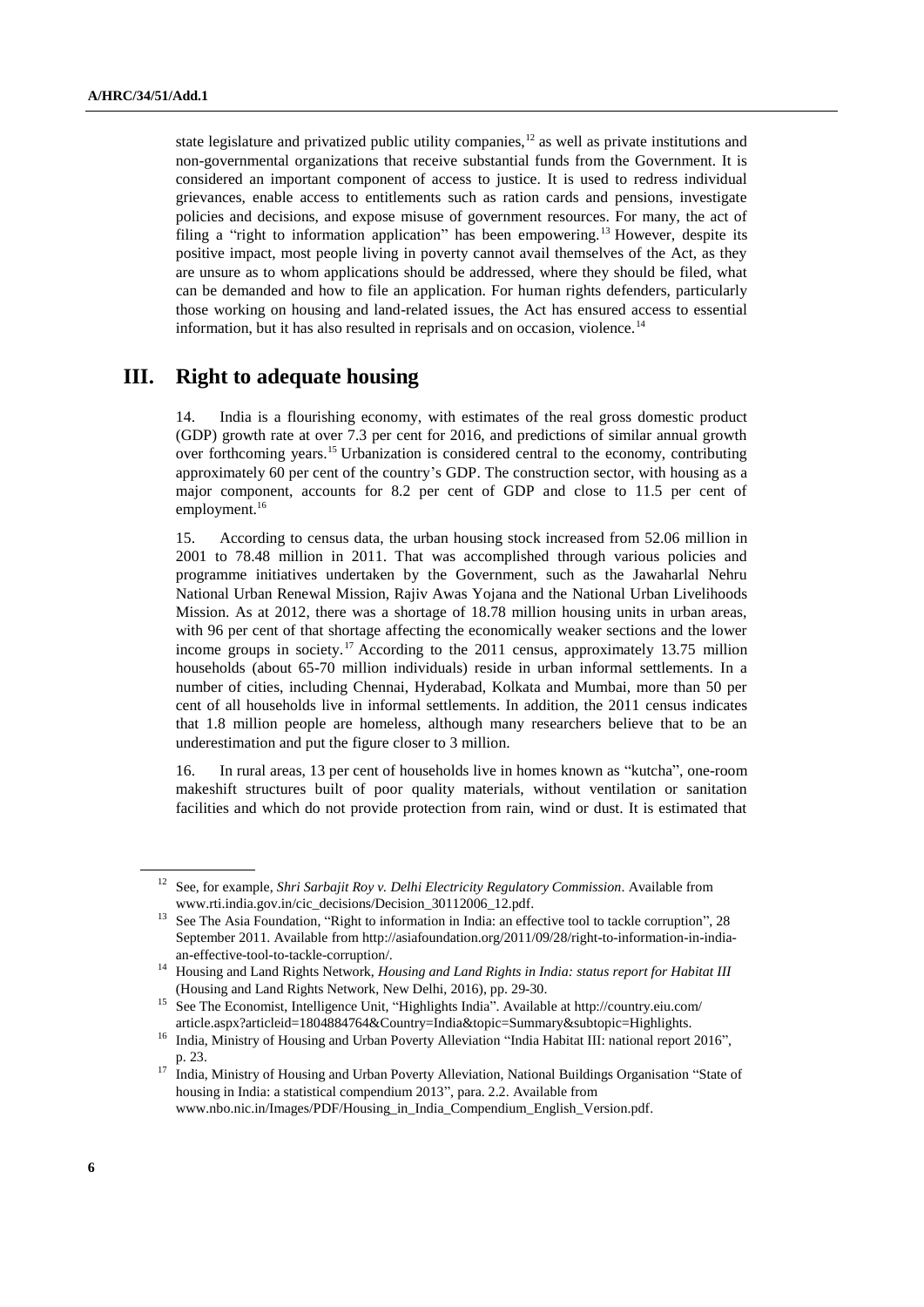there is a shortage of 40 million rural housing units and that 90 per cent of rural households requiring housing are living below the poverty line.<sup>18</sup>

17. India faces sizeable gaps in infrastructure and essential services required for the enjoyment of the right to adequate housing: one third of households do not have access to electricity and close to 70 per cent lack clean, safe and affordable energy for cooking. In 2015, the estimated total of piped water in urban areas was 54 per cent, while in rural areas it was only 16 per cent. The figures on sanitation also deserve attention: in 2015, in urban areas, 63 per cent of sanitation facilities improved, with 10 per cent open defecation remaining; in rural areas, 28 per cent of sanitation facilities improved, with a striking 61 per cent open defecation rate.<sup>19</sup>

18. The size and scale of India, coupled with its diverse population and complex federalism, impose particular challenges with respect to the implementation of the right to housing. For example, policymakers working to implement the right to housing must grapple with stark contrasts and tensions between economic development and public investment in affordable housing, addressing urban and rural needs, the growth of megacities in parallel with tier-2 and tier-3 urban centres, and high-end serviced neighbourhoods and new developments in the face of dire living conditions in new and old settlements. Policymakers have to navigate those differences and tensions while determining how best to address the rights of those who are most disadvantaged in terms of housing: homeless people, pavement dwellers, informal settlement residents and increasing numbers of persons displaced from rural areas.

#### **A. National housing policies**

19. There have been several attempts to establish national housing policies across all states in India. In 1988, the first National Housing Policy was announced together with the creation of the National Housing Bank to expand housing finance. In 1998, a National Housing and Habitat Policy based on a vision of "shelter for all" was unveiled, and in 2007, the goal of the National Urban Housing and Habitat Policy was refined to provide affordable housing for all, with emphasis on vulnerable sections of society. Several programmes were set in motion at the time, including "slum development programmes" provision of basic services and urban renewal.

20. Since 2014, the Minister of Housing and Urban Poverty Alleviation has launched several flagship schemes including Housing for All, Smart City Mission, Atal Mission for Rejuvenation and Urban Transformation and the Swacch Baharat Mission (Clean India Mission). Together they are "expected to significantly improve infrastructure, livability and economic productivity in urban areas" and aim to achieve "incremental and qualitative improvements in the living conditions of all urban Indians".<sup>20</sup>

<sup>&</sup>lt;sup>18</sup> H.R. Khan, "Enabling affordable housing for all — issues and challenges", inaugural address by the Deputy Governor of the Reserve Bank of India at the international conference on growth with stability in affordable housing markets, organized by the National Housing Bank and the Asia Pacific Union for Housing Finance, New Delhi, 30 January 2012. Available from www.bis.org/review/r120417f.pdf.

<sup>&</sup>lt;sup>19</sup> World Health Organization (WHO) and United Nations Children's Fund (UNICEF), "Joint Monitoring Programme for Water Supply and Sanitation: estimates on the use of water sources and sanitation facilities, India" (updated June 2015).

<sup>&</sup>lt;sup>20</sup> India, Ministry of Housing and Urban Poverty Alleviation "India Habitat III", p. 16 (foreword by N. Chatterjee).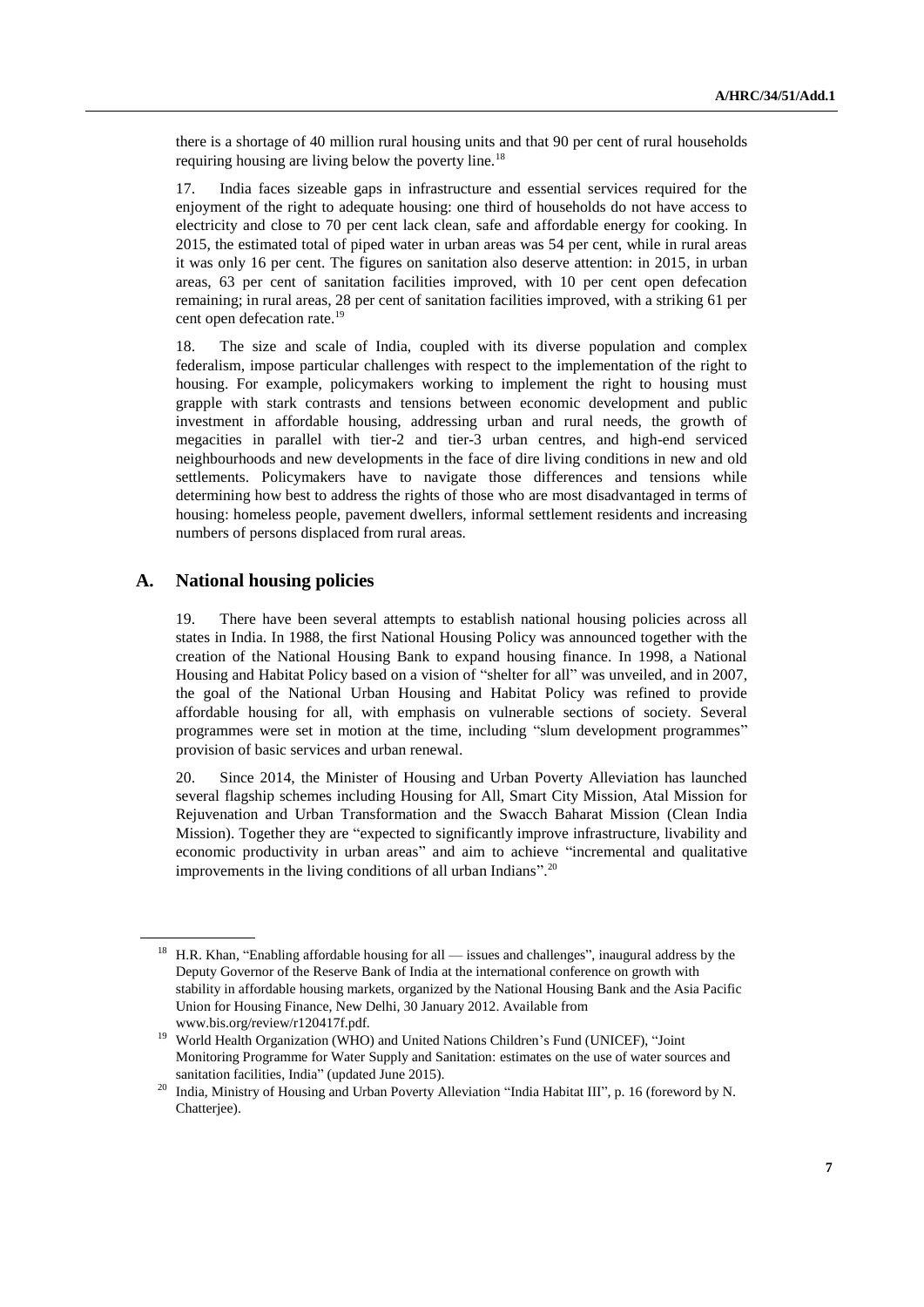21. Under the Ministry of Housing and Urban Poverty Alleviation, the Pradhan Mantri Awas Yojana scheme is an ambitious programme, the aim of which is to build approximately 20 million houses in urban areas, potentially housing 100 million people. The goal is to address the housing needs of many of the urban poor, including those living in listed informal settlements. That is being implemented through a number of strategies: (a) eradicating the gap between supply and demand, and improving the living conditions of the urban poor; (b) increasing self-ownership of all-weather, sustainable and disasterresilient dwelling units; (c) gradual elimination of obsolete housing, and improvement and rehabilitation of occupied units; and (d) empowerment and equity for the marginalized sectors of society. <sup>21</sup> In order to achieve those objectives, the scheme includes four development options: in-situ redevelopment, credit subsidies, affordable housing in partnership (private or public sector), and subsidies for beneficiary-led individual house construction or enhancement. Houses constructed under the scheme would be registered in the name of the female head of the household or in the joint names of the wife and husband.

22. One of the most progressive elements of the programme is that it is based on the recognition that, as far as possible, "slum rehabilitation" should occur in situ. Under the urban rehabilitation and redevelopment portion of the scheme, eligible residents of informal settlements are provided with temporary accommodation in transit camps. Once new houses are constructed, households are provided with a unit equipped with basic services and amenities, requiring the payment of a one-time fee. Maintenance costs are covered for 10 years by the developer, after which time residents become responsible for those expenses, and become full owners of their units.

23. Under a similar scheme, known as Pradhan Mantri Awas Yojana — Grameen (village), the Ministry of Rural Development aims to facilitate the construction of 10 million houses in rural areas by 2022. It replaced the Indira Awas Yojana scheme. It is a subcomponent of Bharat Nirman, a business plan for building and strengthening rural infrastructure. One of the key features of the scheme is the provision of assistance for the construction of the 10 million houses in rural areas over the period from 2016 to 2019.<sup>22</sup>

24. Stakeholders expressed concern with the single emphasis on homeownership in both the Pradhan Mantri Awas Yojana and Pradhan Mantri Awas Yojana — Grameen schemes to the exclusion of other tenure options, such as rental housing or usufruct rights over land. The Special Rapporteur looks forward to the adoption of the draft rental housing policy and the draft model tenancy act, which were under preparation at the time of her visit, and hopes that those tenure options will be included in the Pradhan Mantri Awas Yojana scheme in urban areas.

25. Moreover, while the ambitious Pradhan Mantri Awas Yojana scheme signals national-level interest in addressing the enormous housing shortage and the needs of the poorest, the affordability of the programme for those residing in informal settlements is a concern. If they cannot access some of the credit-based subsidies, which even if provided at lower interest rates than the market rate  $(6.5$  per cent as opposed to 10 per cent average at market level), the scheme may at times prove financially inaccessible. That would result in residents having to stay in transition camps longer than originally expected. The conditions in the camps are not much better than in informal settlements, as they are meant to be temporary at best.

<sup>&</sup>lt;sup>21</sup> India, Ministry of Housing and Urban Poverty Alleviation "India Habitat III", p. 86.

<sup>&</sup>lt;sup>22</sup> India, Press Information Bureau, "Implementation of the rural housing scheme of Pradhan Mantri Awaas Yojana — Gramin to achieve Housing for All by 2022", 23 March 2016. Available from www.pib.gov.in/newsite/erelease.aspx?relid=138213.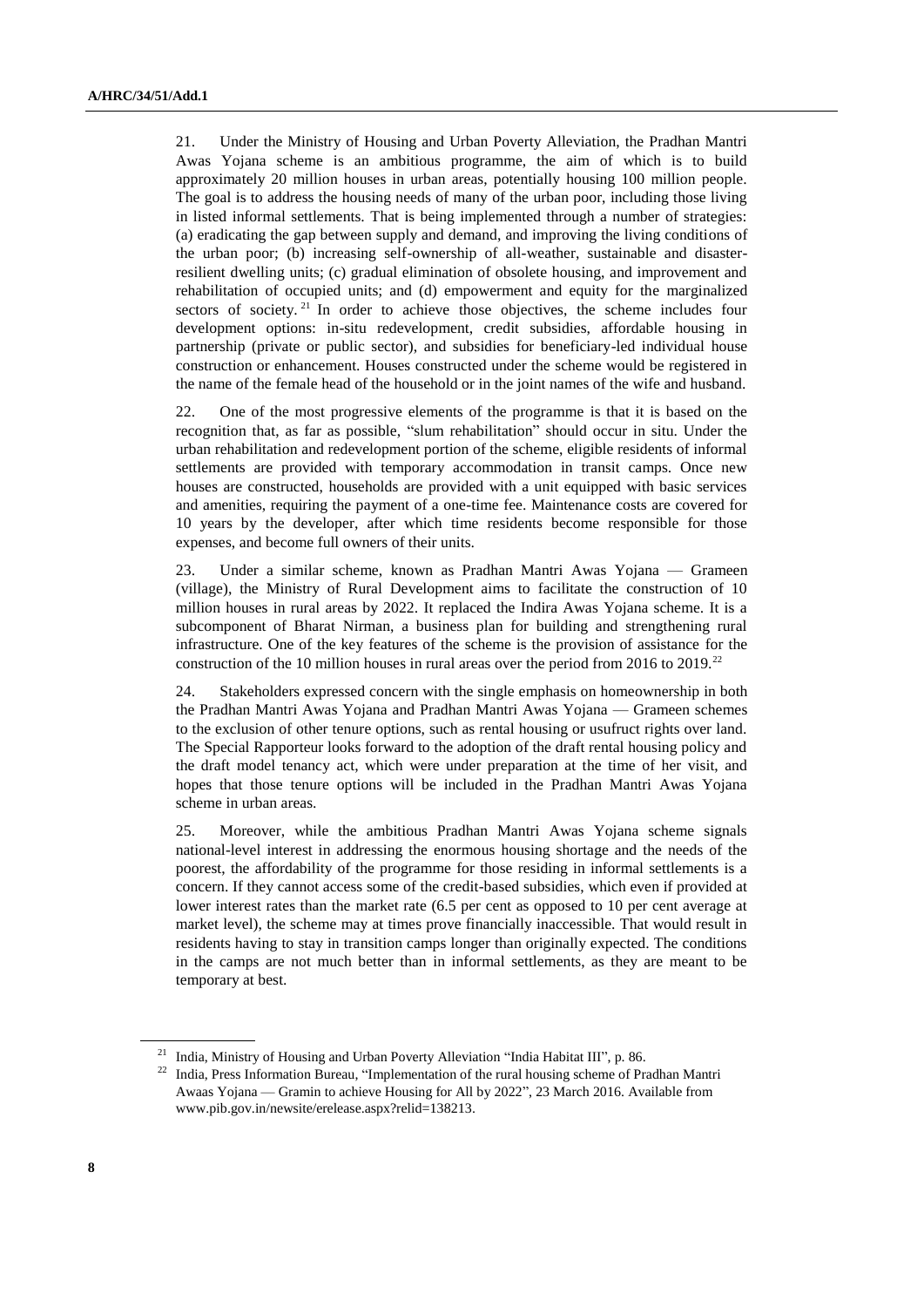26. Although units vary in size depending on the project, many new builds offer units that are not more than 30 square metres, regardless of family size. Concerns were raised with the Special Rapporteur, including by some developers themselves, that the units are far too small for families with five to eight members, the average size of many informal settlers' households. Overcrowding, it is feared, will quickly lead to deterioration in the rehabilitation sites.

27. Barriers to accessing the scheme and similar state-sponsored in situ rehabilitation programmes were also brought to the Special Rapporteur's attention. The scheme is open only to those who can prove they have resided in the listed informal settlement since before the cut-off date, $^{23}$  essentially disqualifying new arrivals. Moreover, even for those who have resided there for some time, the requirements for proof of residency can be difficult to meet, given the barriers to acquiring adequate and necessary documentation, such as voter identification card, identity cards or ration cards for social benefits to support residency claims. The Special Rapporteur was told by developers that the barriers coupled with affordability issues has resulted in approximately 20 per cent of informal settlement residents being unable to access the scheme.

28. The Special Rapporteur visited several residents currently living in rehabilitated units in Bengaluru and Mumbai. In terms of basic adequacy, the units were all far superior to the informal settlements previously occupied by the residents. Those interviewed by the Special Rapporteur recognized the positive impact of their new homes, as for the first time they were experiencing security of tenure. Some expressed a new sense of self, having been transformed from an "encroacher" to a rightful resident. Many felt that they were no longer looked down on within their broader community. That is a significant improvement for those who have successfully accessed the scheme.

29. An overarching and commendable principle in some rehabilitation and redevelopment schemes undertaken by states is the shift away from treating residents as "encroachers", "squatters" or otherwise illegal occupants, towards the notion that some residents of informal settlements deserve property rights and a decent — and formalized place to live. The schemes recognize that most often it will be in the best interest of residents of informal settlements to remain on the lands where they have lived for several years, close to where they are employed, attend school and access health services.

30. The Special Rapporteur was concerned to learn of cases in which residents have been left in transit camps for over three years awaiting rehabilitation and, worse yet, cases in which developers, despite having received the tender from the respective government department, have failed to build the rehabilitation units. There does not appear to be an established time limit within which the rehabilitation must take place. Since there are numerous agencies involved in the scheme, effective coordination is not always the norm and without clear accountability mechanisms, residents can be left in limbo for years. As a nationally driven scheme with state level implementation, there is also some concern that there are inconsistencies in terms of quality and efficiency of implementation between states.

31. Under the Ministry of Urban Development, the Smart Cities Mission is intended to provide core infrastructure and enhanced quality of life in 109 cities in the country by 2020, with an allocation from the central Government of Rs 48,000 crore (around US\$ 7.3 billion) over five years. The stated objectives, many of which are in keeping with the right to adequate housing, are to combine economic and population growth with the concept of clean and sustainable development. Core infrastructure includes affordable housing, especially for the poor, water, electricity and sanitation supply, solid waste management,

<sup>&</sup>lt;sup>23</sup> Cut-off dates are established at state or city level and vary accordingly.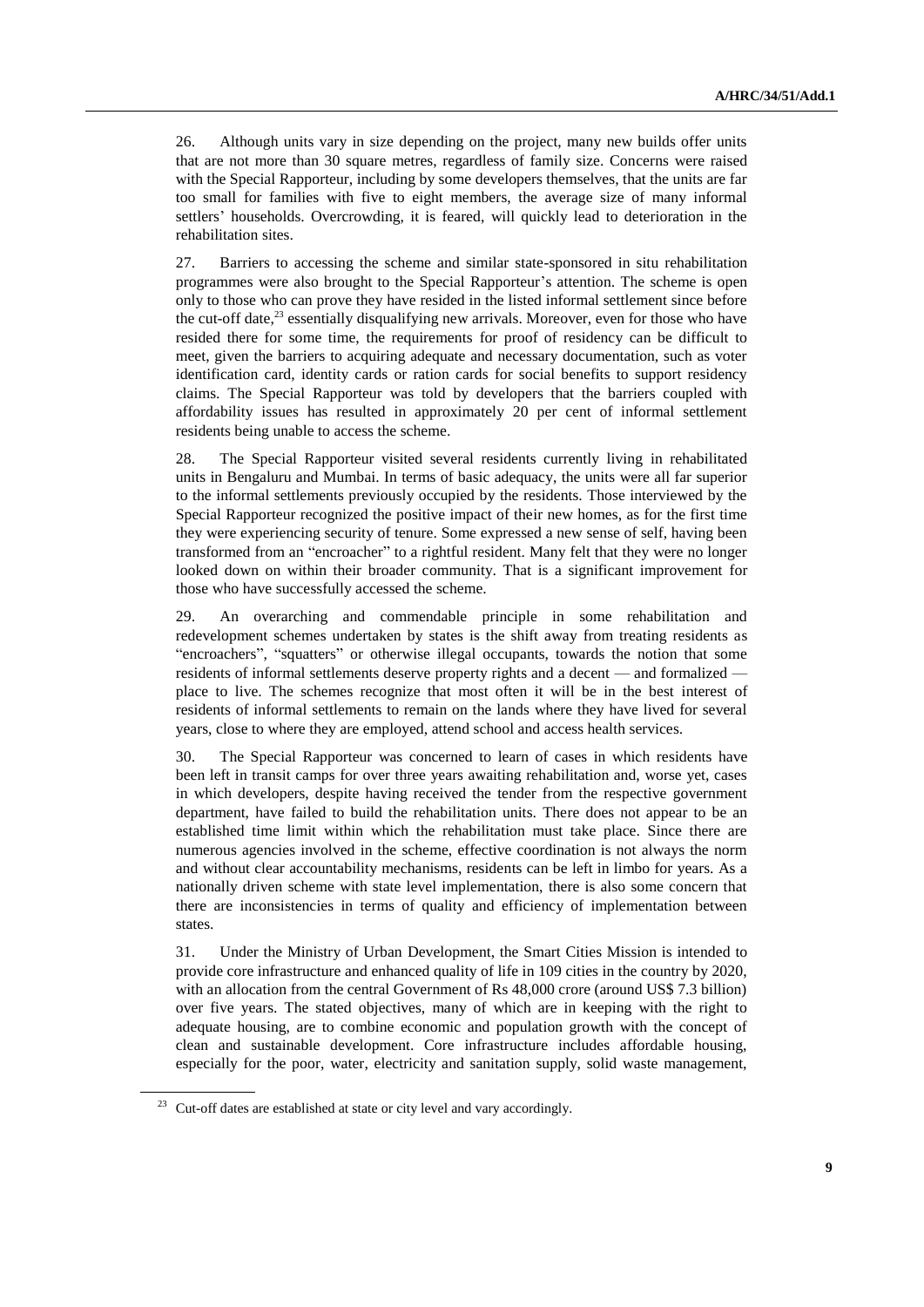public transport, connectivity, e-governance and citizen participation, and safety and security of citizens. The Government has emphasized the importance of "citizen ownership" of the scheme, as well as the central role of municipalities, in order to promote innovative approaches in the implementation of the programme.

32. In order for city plans to be selected and consequently funded, they must include land that has already been identified for that purpose, with a development plan. Urban local bodies are expected to match the amount they receive, including by raising their own funds from public-private partnerships, international capital, real estate conglomerates or other financial arrangements.<sup>24</sup>

33. The Special Rapporteur was made aware of a number of concerns about the scheme. For instance, some local authorities suggested that the guidelines for the scheme reduce their decision-making powers, including by creating a body to establish and implement the scheme. Some cities with high poverty rates and few resources would have no competitive advantage, and there are fears that the scheme would broaden the gap between wealthier cities and cities with the most need for housing and infrastructure. Concern was also expressed that modernizing only parts of cities, or that a particular focus on technological responses, would result in the construction of unaffordable housing or infrastructure that is not targeted at the poorest. Substantive resources would thus be spent on assisting only a small proportion of the population, while residents of informal settlements would be evicted from their homes to make way for new developments.<sup>25</sup>

34. Some groups argued that the consultations to select the first 33 city proposals had been largely limited to people with access to the Internet, thus leaving out the poorer segments of the population, and that, by not requiring smart city plans to address the root causes of poverty and discrimination, the initiative was unlikely to create more inclusive and human rights-based urbanization. An analysis of shortlisted Smart City proposals further revealed a predominant focus on technological solutions and a lack of priority for the affordable housing aspects of the scheme. $^{26}$ 

#### **B. Homelessness**

35. Homelessness, a gross violation of the right to adequate housing, demands urgent attention in India. Mostly identified as "pavement dwellers", all homeless people live in indigent conditions, enduring extreme weather and exposure to violence, serious and recurrent health conditions, life threatening situations and hazards, and discrimination. The Special Rapporteur heard testimonies that the most difficult aspect of homelessness was the stigmatization, hostility and indifference homeless people perceive from everyone in society: passers-by, police officers, the media and the authorities. Women and children who are homeless experience particular forms of violence or are more vulnerable to them. The lack of access to medical services for homeless women, owing to their status, has a disproportionate impact, particularly during pregnancy and childbirth. Many homeless children and women suffer from severe malnutrition.

36. The neglect of homelessness has been well-documented by the commissioners of the Supreme Court appointed to track the implementation of one of the court decisions and

<sup>&</sup>lt;sup>24</sup> Se[e http://smartcities.gov.in/writereaddata/Strategy.pdf.](http://smartcities.gov.in/writereaddata/Strategy.pdf)<br><sup>25</sup> See http://gmartcities.gov.in/writereaddata/SmartCityCy

See http://smartcities.gov.in/writereaddata/SmartCityGuidelines.pdf.

<sup>&</sup>lt;sup>26</sup> Housing and Land Rights Network, "The human rights to adequate housing and land in India: report to the United Nations Human Rights Council for India's third universal periodic review" (New Delhi, 2016), para. 13.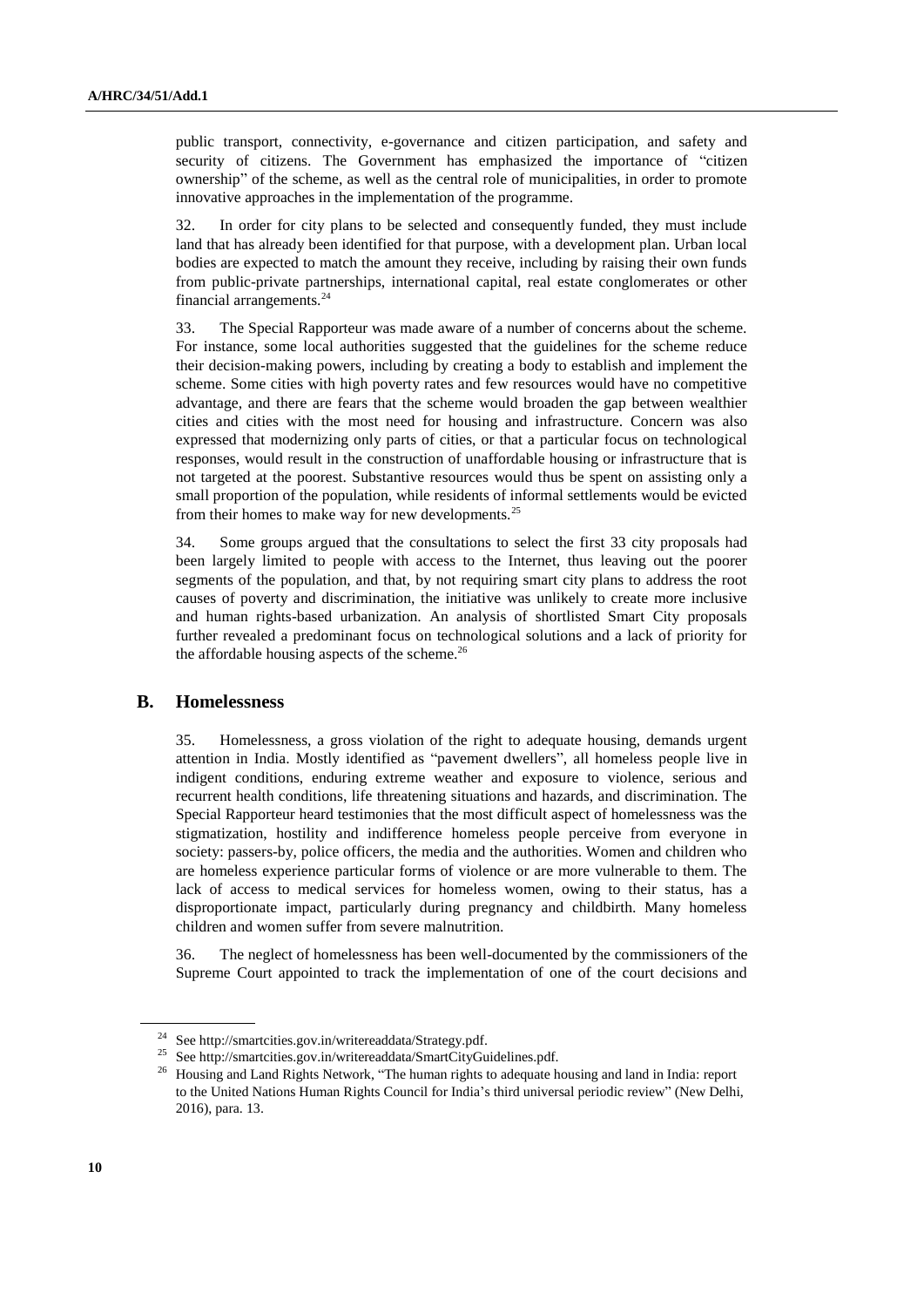subsequent orders on the right to food nationally.<sup>27</sup> Generally speaking, governments at the central and state levels appear to treat that very visible population as relatively invisible, showing insufficient interest in addressing their immediate needs, or reflecting on the causes of homelessness and adequate policy responses. Most homeless people are the "city makers", providing the informal labour and services that sustain urban activity, but governments appear reluctant to provide housing, land and basic services to that population. As a result, there are not enough shelters to meet requirements, or they rarely cater to specific populations such as children, women, persons with disabilities or persons who need treatment for addictions. Homeless people are never considered candidates for long-term housing options, such as through the Pradhan Mantri Awas Yojana scheme.

37. That said, through a series of orders, the Supreme Court has provided detailed guidelines for states about the number of shelters that must be constructed and the services that must be provided. The Ministry of Housing and Urban Poverty Alleviation has also established the National Urban Livelihoods Mission, with the aim of providing shelter for the urban homeless. The Special Rapporteur was informed that Rajasthan has adopted a progressive policy whereby emergency shelters are the first step towards rehabilitation, offering skills training to shelter residents and assisting them in the transition to employment and long-term housing options, a model that other city authorities are taking on board, for example in Delhi.

#### **C. Informal settlements and evictions**

38. An estimated 13.75 million households<sup>28</sup> (between 60 and 70 million people) in urban areas are compelled to live in extremely inadequate housing conditions in informal settlements.<sup>29</sup> Invariably, it is the most vulnerable groups who make up the population of informal settlements. Uniquely, as compared to other jurisdictions, the Indian census collects data on that household type. According to the data, between 2001 and 2011, the number of households in informal settlements increased by over 37 per cent. That trend is likely to continue with the urbanization of the country. The census also showed that over one third of informal settlements lack electricity, piped water and sanitation.

39. The Special Rapporteur learned that informal settlements are referred to as "slums" in official discourse. She was surprised that many government officials and members of the judiciary consider residents of informal settlements to be living there illegally, and often stigmatize them as "encroachers" or "occupiers", without always recognizing the important services they provide to other urban dwellers or the decades they have lived in the same locations, frequently on public lands.

40. Many residents of informal settlements lack security of tenure, one of the cornerstones of the right to adequate housing.<sup>30</sup> Forced evictions are common, sometimes

<sup>27</sup> See Supreme Court of India, *People's Union for Civil Liberties v. Union of India and Others*.

<sup>28</sup> Housing and Land Rights Network, *Housing and Land Rights in India*, p. 4.

<sup>&</sup>lt;sup>29</sup> Census definition of slum: "residential areas where dwellings are unfit for human habitation by reasons of dilapidation, overcrowding, faulty arrangements and design of such buildings, narrowness or faulty arrangement of street, lack of ventilation, light, or sanitation facilities or any combination of these factors which are detrimental to the safety and health". There are three classifications: notified, recognized and identified slums. See Housing Stock, Amenities, Assets in Slums, 2011 census.

<sup>&</sup>lt;sup>30</sup> See Committee on Economic, Social and Cultural Rights, general comment No. 4 (1991) on the right to adequate housing, para. 8. See also the following reports of the former Special Rapporteur on adequate housing: A/HRC/22/46 and A/HRC/25/54. The latter includes the Guiding Principles on Security of Tenure for the Urban Poor.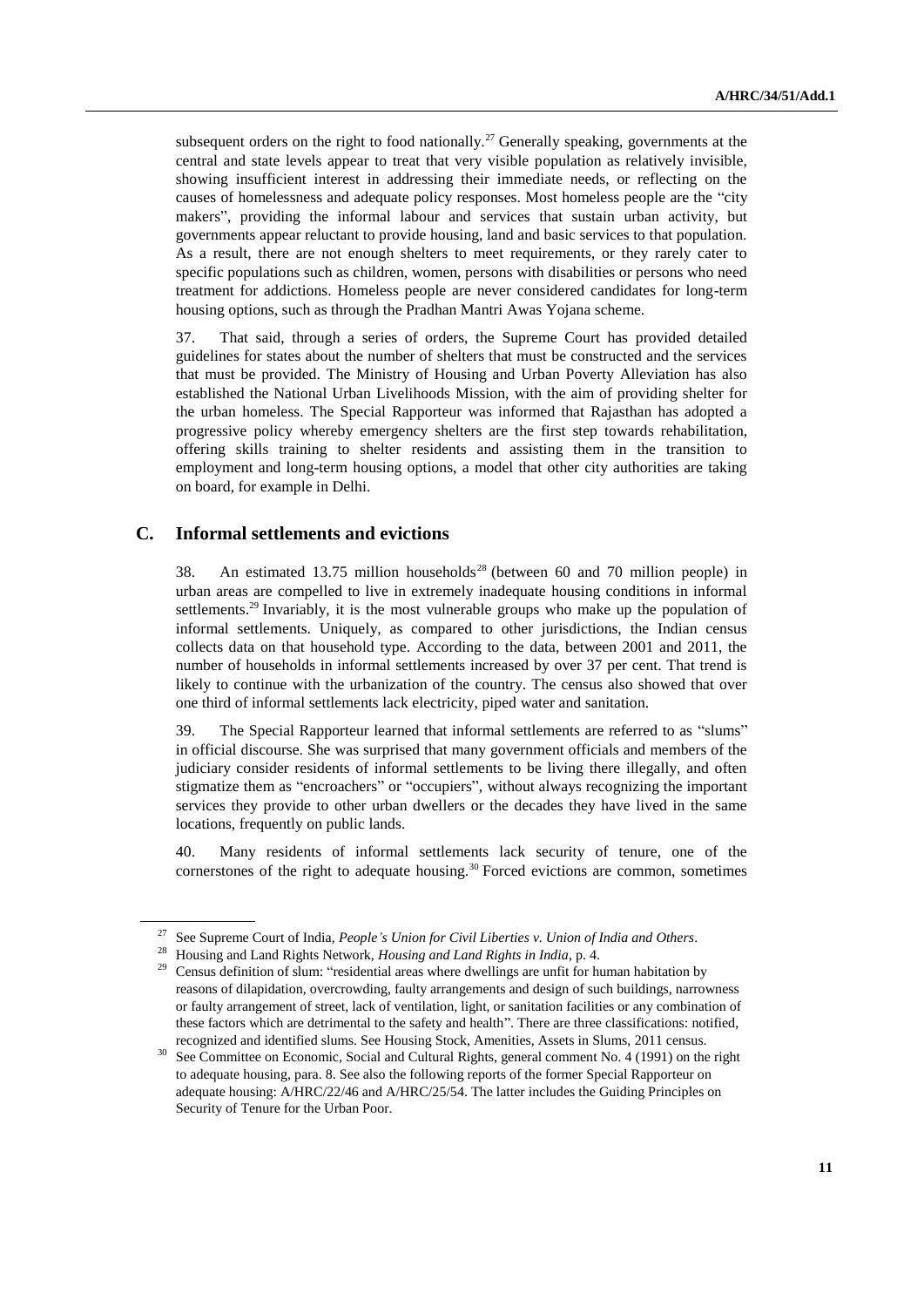with extreme use of violence, and often without ensuring due process or alternative accommodation and compensation.<sup>31</sup>

41. Forced evictions, displacement and demolitions are not uncommon practices, used by the central Government in some states to advance the economic development agenda of the country. National data on the number of households evicted each year is not collected by either level of government. Information collected by civil society suggests, however, that recourse to eviction is extensive, showing that between 2010 and 2015, close to  $250,000$  people in urban areas were forcibly evicted from their homes.<sup>32</sup>

42. The mandate on adequate housing has received information about evictions in the past, <sup>33</sup> and the Special Rapporteur was informed during her visit that evictions are commonly carried out of the most vulnerable populations, those without security of tenure, for example those who are living below the poverty line, on pavements and in unrecognized settlements. Forced evictions are often implemented without any consultation with residents, without sufficient notice and commonly result in homelessness.

43. Genuine consultation with those affected, including about rehabilitation and relocation plans prior to eviction, is seldom carried out. While that may vary from state to state, when rehabilitation occurs, it is often on the peripheries of cities. By way of illustration, a study conducted in Baprola, on the outskirts of Delhi, found that the housing provided to evictees was essentially uninhabitable, unaffordable and possibly structurally unsound. The site was found to have limited transportation and residents had been located over 15 kilometres from their places of employment or livelihood. The site lacked essential services such as a local dispensary and Anganwadi centres (integrated child development services). Many children faced difficulties when transferring to government schools in the area, and as a result dropped out of school. Residents' primary documents had not been updated to ensure that they had access to public benefits. In addition, buildings lacked ramps or elevators, rendering them inaccessible to persons with limited mobility.

44. Access to legal remedies for forced evictions appears to be scant in India. In most cases, forced evictions occur without a hearing and with impunity. In other cases, the community may have only a few hours to secure a stay of the eviction.

45. All of that is contrary to international human rights law and standards, under which forced evictions are considered a gross violation of human rights and must be avoided except in the most exceptional of circumstances and, when implemented, must be carried out in strict compliance with international norms.<sup>34</sup>

46. The Special Rapporteur learned that, while a few judicial decisions at the High Court level have delineated how evictions must be carried out, and the Delhi government has issued a moratorium on forced evictions, no relevant legislation or orders exist at the national level. In addition, the Special Rapporteur was recently made aware of evictions in Delhi, carried out by the central Government, which were not in line with the Delhi moratorium and guidance.<sup>35</sup>

<sup>31</sup> For international human rights standards on forced evictions, see Committee on Economic*,* Social and Cultural Rights general comment No. 7 (1997) on forced evictions and the basic principles and guidelines on development-based evictions and displacement (A/HRC/4/18, annex I).

<sup>&</sup>lt;sup>32</sup> Housing and Land Rights Network, Housing and Land Rights in India, p. 7.

<sup>33</sup> See, for example, A/HRC/13/20/Add.1, pp. 20-22.

<sup>34</sup> See Committee on Economic*,* Social and Cultural Rights, general comment No. 7 and the basic principles and guidelines on development-based evictions and displacement.

Information on the relevant communication is to be made public in the joint communications report for the thirty-fourth session of the Human Rights Council.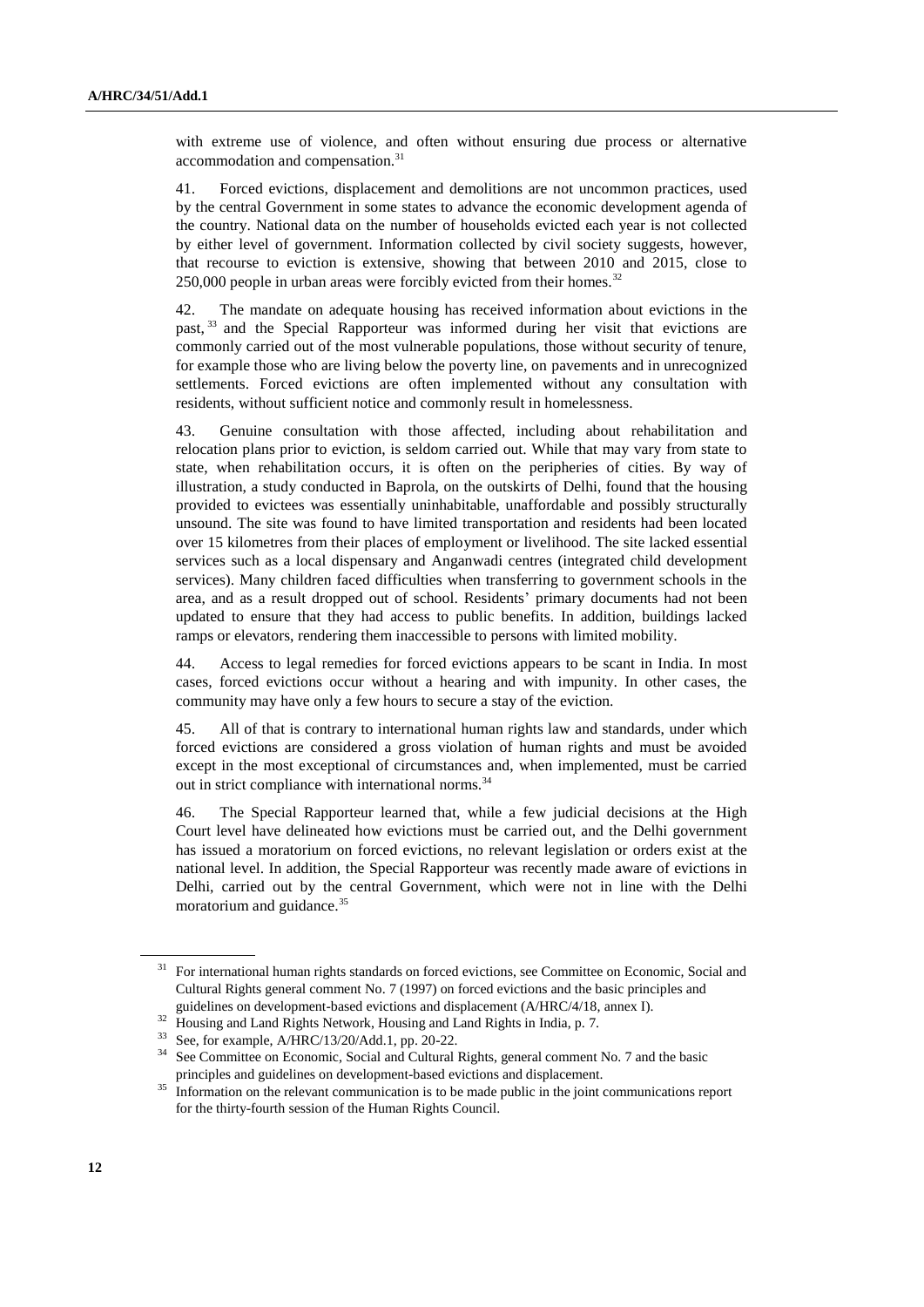#### **D. Landlessness and displacement in rural areas**

47. According to the 2011 census, about 56 per cent of households living in rural areas do not own land. <sup>36</sup> The Scheduled Tribes and other Traditional Forest Dwellers (Recognition of Forest Rights) Act of 2006 recognizes forest-dwellers' rights to land title and its use as a collective right, and prohibits evictions without adequate rehabilitation and compensation. The Right to Fair Compensation and Transparency in Land Acquisition, Rehabilitation and Resettlement Act of 2013 requires social and environmental impact assessments prior to acquisitions and that rehabilitation and resettlement of affected households are ensured in case of eviction.

48. The Special Rapporteur was told that despite those laws, displacement caused by infrastructure projects, such as dams, and by the work of extractive industries was a frequent occurrence.<sup>37</sup> Indeed, while accounting for only 8 per cent of the population of India, a disproportionate number of displacements appear to involve persons belonging to scheduled tribes.

49. The construction of large-scale dams and megaprojects has resulted in millions of displaced and landless people, many of whom remain in rural areas. One such project that has been of concern to the Special Rapporteur is the Mapithel Dam in Manipur.<sup>38</sup> In 2009, the Special Rapporteur on the rights of indigenous peoples urged the Government to seek free, prior and informed consent of indigenous peoples, followed by a call to ensure that the rehabilitation and resettlement of the villagers concerned be pursued only insofar as a strict and detailed human rights impact assessment was undertaken.

50. The hardship caused by large dam construction across India cannot be underestimated, especially for scheduled tribes, for whom their land is a home, a way of living and relating as a community, and of preserving culture, language and livelihood. Flooding entire villages and forest areas has a severe impact on their rights to life and to housing, and given the persistence with which it seems to happen on scheduled tribes' lands, it may also be indicative of discriminatory policies and practices.

51. The majority of people forced out of rural areas or ancestral lands have little choice but to go to urban centres where, as newcomers, they find themselves living in dire conditions and inadequately housed. Unsurprisingly, in 2012, the Parliamentary Standing Committee on Rural Development reported that only a third of persons displaced owing to planned development had been resettled.<sup>39</sup>

52. According to the 2014 report of the High-level Committee on the socioeconomic, health and educational status of tribal communities in India, the exercise of "eminent domain" and the definition of "public purpose", which are used by the Government to legitimize land alienation for development and public infrastructure projects, should be severely limited in tribal areas.<sup>40</sup> That would play a key role in addressing displacement,

<sup>36</sup> See [http://censusindia.gov.in/default.aspx.](http://censusindia.gov.in/default.aspx)

<sup>&</sup>lt;sup>37</sup> Norwegian Refugee Council and Internal Displacement Monitoring Centre, "Pushed Aside: displaced for 'development' in India" (July 2016). Available from www.internal-

displacement.org/assets/publications/2016/201607-ap-india-pushed-aside-en.pdf.

<sup>38</sup> A/HRC/30/27, p. 18. See also A/HRC/12/34/Add.1, paras. 161-172.

<sup>&</sup>lt;sup>39</sup> See India, Ministry of Rural Development, Department of Land Resources, "The Land Acquisition, Rehabilitation and Resettlement Bill, 2011: thirty-first report", para. 3.10. Available from <http://dolr.nic.in/dolr/downloads/pdfs/Land> Acquisition, Rehabilitation and Resettlement Bill 2011 - SC(RD)'s 31st Report.pdf.

 $^{40}\,$  See www.kractivist.org/wp-content/uploads/2014/12/Tribal-Committee-Report-May-June-2014.pdf.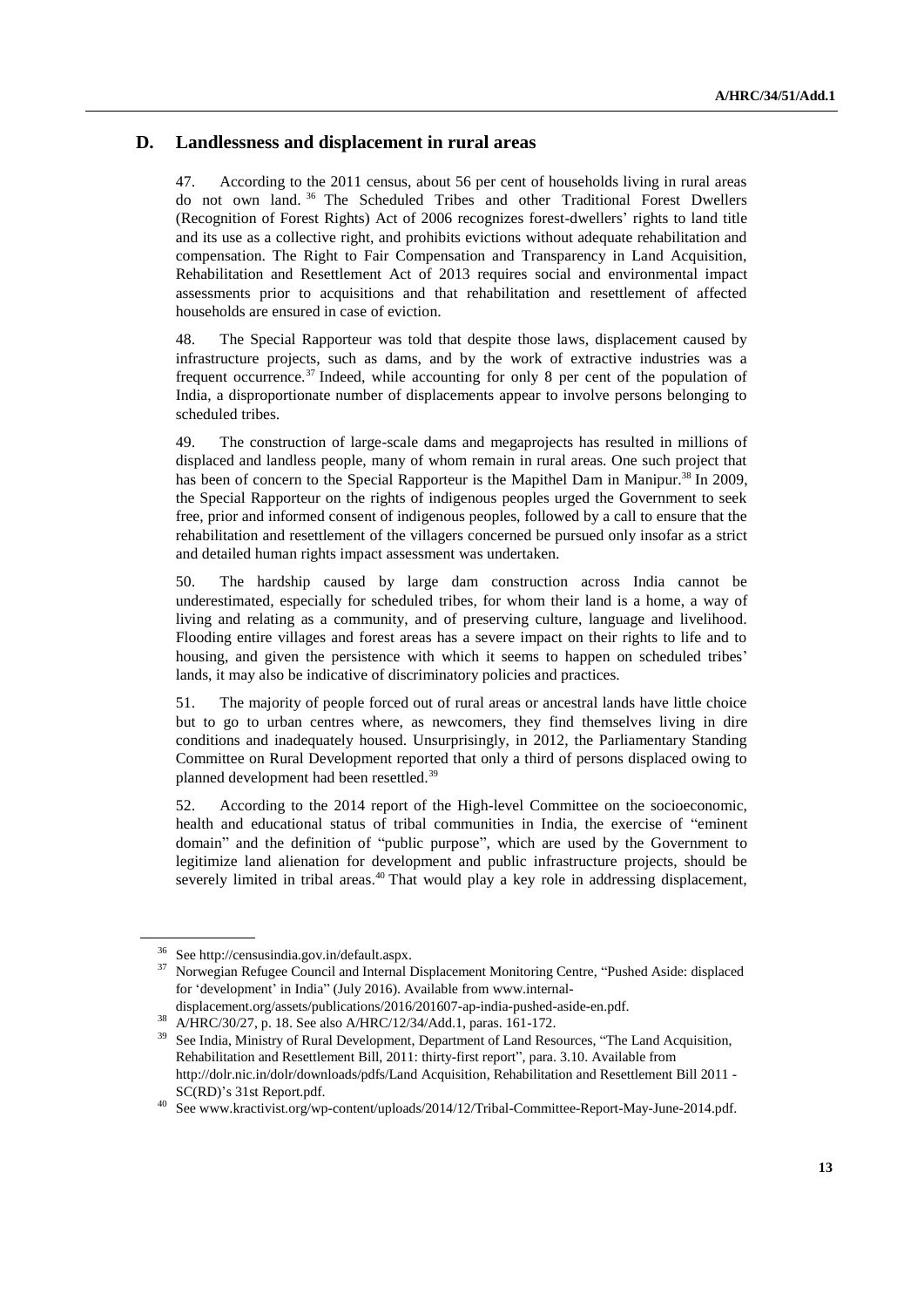forced evictions and enforced migration, safeguarding land and community resources in scheduled areas and addressing land acquisition, including by private companies.<sup>41</sup>

53. As it stands, there is no national policy for rural areas beyond policies pertaining to construction incentives and grants. Considering that the majority of the over 780 million rural inhabitants are landless, there is an urgent need to address their housing situation in a more comprehensive way, acknowledging that a plot of land, even one as small as 0.1 acres, can play a crucial role in ensuring both access to adequate housing and to a livelihood.

#### **E. Land speculation and real estate investment**

54. Land acquisition for large-scale development projects, particularly in rural areas, has resulted in widespread displacement leading to inadequate housing conditions and homelessness. Real estate development, cranes and skyscrapers dotting the horizon, and billboards for new and luxurious accommodation are very much part of urban life in India.

55. The Special Rapporteur learned that housing values have significantly increased in some regions, $42$  while in other regions the market has been stagnant. Moreover, according to the 2011 census, in many cities new housing remains unsold and vacant, with 8 per cent of houses in urban India (approximately  $11.09$  million) lying vacant.<sup>43</sup> Some suggest that is because the number of new units at the high end of the market has exceeded the number of people that can afford them.

56. To help stimulate the real estate market, protect home buyers and provide greater transparency and stability within the housing market, India passed the Real Estate (Regulation and Development) Act, 2016. Overall, the Act is perceived as well-intentioned and timely. It establishes a regulatory body and a tribunal to hear disputes, and appears to protect home buyers in a number of ways, including by ensuring that written agreements are part of every transaction and that buyers can withdraw from projects without pecuniary penalties if they are unable to take possession of the unit by the specified date. The Act also limits the amount of cash that can be used to purchase property, requiring cheques for the bulk of payments, allegedly to prevent black market purchases and unregistered foreign investment.

#### **F. Open defecation**

57. According to the Committee on Economic, Social and Cultural Rights, one of the characteristics that is central to the concept of adequacy with respect to the right to housing is the availability of services, facilities and infrastructure.<sup>44</sup> Hence, an adequate house must contain, inter alia, sanitation and washing facilities. India has made significant progress in terms of sanitation coverage in the past  $25$  years,  $45$  but challenges remain, particularly

<sup>41</sup> The International Work Group for Indigenous Affairs, *The Indigenous World, 2015* (Copenhagen, The International Work Group for Indigenous Affairs, 2015), pp. 331-332.

<sup>&</sup>lt;sup>42</sup> The National Housing Bank Index (Residex) indicates that between 2007 and 2015, housing prices more than doubled in Ahmedabad, Bhopal, Faridabad, Kolkata, Mumbai and Pune; in Chennai, prices more than tripled during that period.

<sup>&</sup>lt;sup>43</sup> See [http://censusindia.gov.in/default.aspx.](http://censusindia.gov.in/default.aspx)<br><sup>44</sup> See the Committee's gangged comment. No

See the Committee's general comment No. 4 (1991) on the right to adequate housing, para. 8 (b).

<sup>&</sup>lt;sup>45</sup> UNICEF and WHO, "Progress on sanitation and drinking water: 2015 update and MDG assessment", June 2015. Available from http://files.unicef.org/publications/files/Progress\_on\_Sanitation\_ and\_Drinking\_Water\_2015\_Update\_.pdf.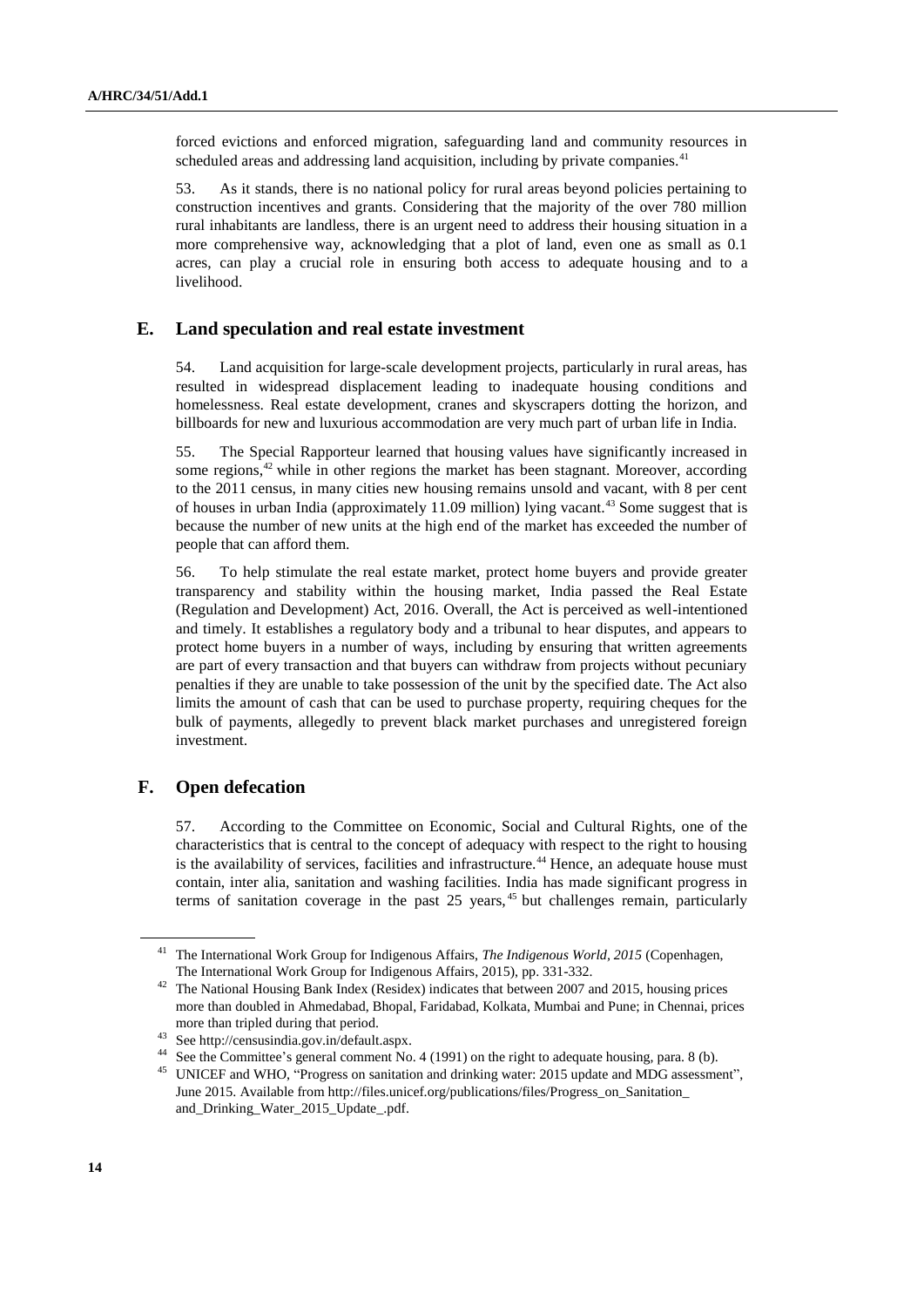considering the number of people who are still without access to even shared facilities in their homes and communities. Approximately 130 million individuals (10 per cent of the country's population) in cities continue to practise open defecation, despite decreases in the past 15 years. In rural areas, open defecation is at 61 per cent, down from 91 per cent in 1990.<sup>46</sup>

58. In 2014, the Government set an ambitious target to end open defecation by 2019 under the Swachh Bharat Mission. That is to be achieved by building new toilets, ensuring reconstruction of dysfunctional toilets and changing behaviours, and is to be funded through cost-sharing between the central and state governments. Four states were put at the centre of the initiative, in view of their high open defecation levels in the 2011 census: Bihar, Madhya Pradesh, Odisha and Rajasthan.

59. Open defecation has dramatic consequences for public health and is regularly linked with extreme poverty, malnutrition and stunting, and with perpetuating cycles of disease, as well as social exclusion. It is associated with many preventable diseases and conditions, such as diarrhoea, that result in death, particularly of children. It also places girls and women at higher risk of sexual harassment and violence.

#### **G. Natural disasters**

60. Millions of people in rural and urban India have been displaced as a result of natural disasters, including earthquakes, floods and cyclones. According to the Internal Displacement Monitoring Centre, between 2008 and 2014, India had the third highest number in the world of people displaced owing to natural disasters, nearly 30 million people. Vulnerability to natural disasters is particularly acute because large segments of the population live in inadequate housing.

61. In 2005, the Government created a National Disaster Management Authority and passed the National Disaster Management Act (2005). Neither the Act nor the Authority has ensured that people affected by disaster are provided with adequate post-disaster housing. Generally speaking, alternative housing is rarely provided to persons affected by disaster. When compensation is provided, it is insufficient to rebuild homes, which results in families becoming indebted, or it is only available to those living in "notified slums".<sup>47</sup>

# **IV. Discrimination and social exclusion**

62. Discrimination and inequality in terms of access to and the availability of adequate housing and land were repeatedly raised with the Special Rapporteur as issues of concern. Discrimination includes not only actions or omissions by all government authorities, but also the lack of effective mechanisms to ensure protection from an array of private entities, such as private landlords, developers, megaproject construction companies and extractive industries.

#### **A. Women**

63. Women, especially widows, single women, women from scheduled castes and scheduled tribes and elderly women face multiple discrimination in access, control,

<sup>46</sup> UNICEF and WHO, "Joint Monitoring Programme for Water Supply and Sanitation".

<sup>&</sup>lt;sup>47</sup> The term refers to all areas in a town or city notified as "slums" by the State or subnational governments under any Act.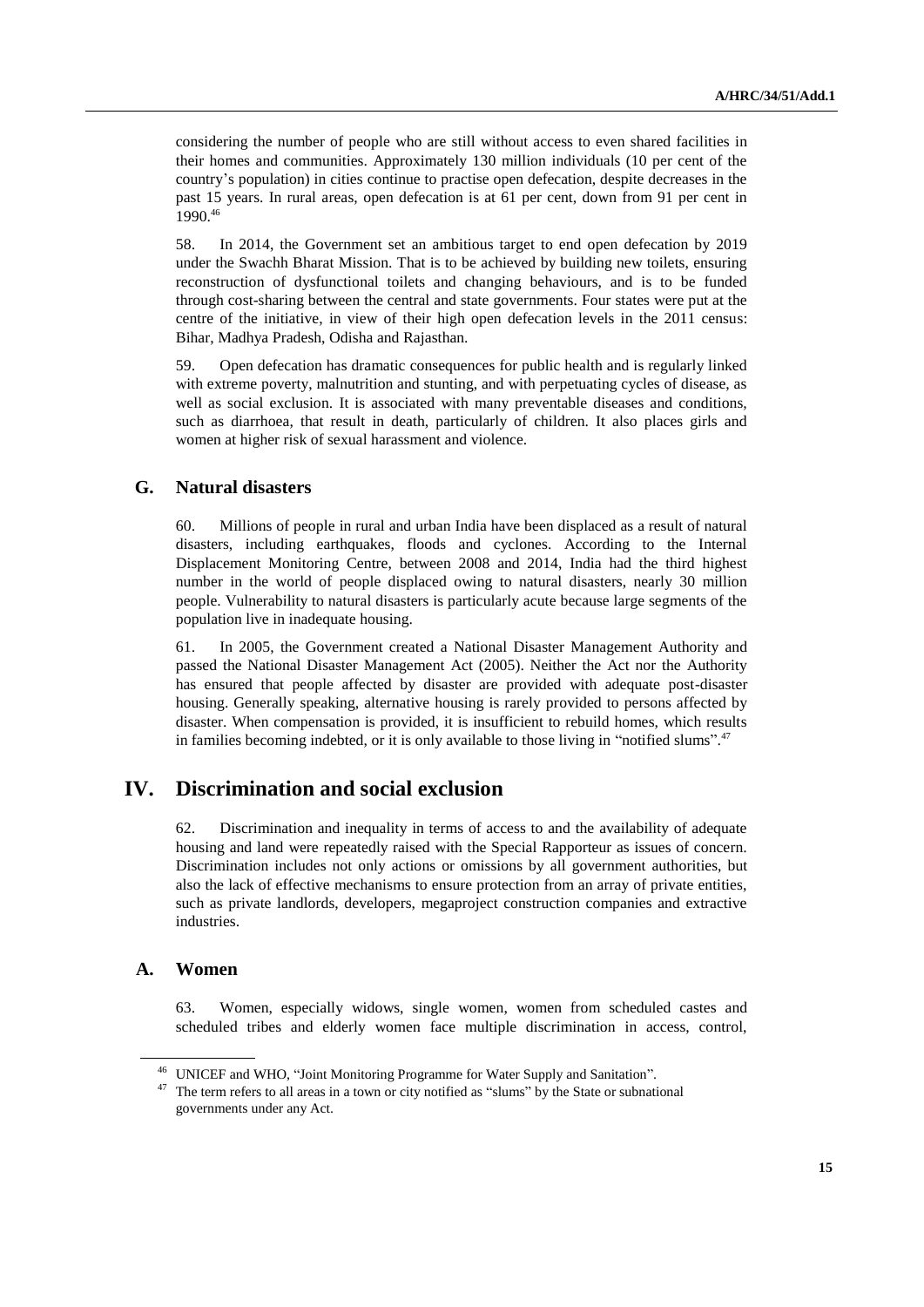ownership and inheritance of housing, land and property, an observation also made in 2014 by the Committee on the Elimination of Discrimination against Women (see CEDAW/C/IND/CO/4-5, paras. 32 and 33 (a)). Certain inheritance practices continue to be used to deny women title to housing, land and property despite the fact that, under the Hindu Succession (Amendment) Act, 2005, daughters and sons have equal rights. That said, some schemes, including tax incentives and joint ownership of housing, have been set in place to ensure that women can become property owners and are registered in the title deeds.

64. In rural areas, without land title, female heads of households and women farmers have no access to credit, subsidies, seed programmes, irrigation or fertilizers. Moreover, without land they and their families are at greater risk of poverty, displacement, eviction and violence.

65. The Special Rapporteur met women who had fled violent households and, with few housing options, had been left destitute, living on the roadside. Violence against women is fundamentally linked to the right to adequate housing, as indicated by the Committee on Economic, Social and Cultural Rights. In its general comment No. 4, the Committee states that the right to housing "should be seen as the right to live somewhere in security, peace and dignity" and that it is "integrally linked to other human rights and to the fundamental principles upon which the Covenant is premised" (para. 7). Given the international commitments India has undertaken to combat domestic violence, one essential measure would be to mainstream the links between domestic violence and the right to adequate housing at all levels of government.

66. Although implementation has been a problem, the Protection of Women from Domestic Violence Act, 2005 is human rights-oriented, providing women in a domestic violence situation with security of tenure through the right to reside in their home and barring the violent household member from remaining on the premises.

#### **B. Scheduled castes and scheduled tribes**

67. In India, the legacy of scheduled castes and so-called "backward classes" remains. Scheduled castes and scheduled tribes comprise 22 per cent of the population of India, but are overrepresented among the poor. Despite affirmative action programmes and "reservations", those groups continue to be subject to stigmatization and discrimination, including in relation to housing. According to the 2011 census, scheduled castes and scheduled tribes have, on average, lower quality housing, made with inadequate materials, with only 22 per cent of households of scheduled tribes made with brick or concrete walls. Figures concerning the lack of access to latrines were more alarming than for the general population, with 66 per cent of members of scheduled castes lacking access to latrines, and 77 per cent of scheduled tribes.<sup>48</sup>

68. In 2007, the Committee on the Elimination of Racial Discrimination urged India to intensify its efforts to effectively punish acts of "untouchability", to take effective measures against residential segregation and to ensure equal access for Dalits to places of worship, water sources and any other places or services intended for use by the general public (see CERD/C/IND/CO/19, para. 13).

69. Although specific provisions to protect scheduled tribes are included in the Constitution and in numerous policies, the reality is less than satisfactory. Entire tribal communities remain excluded from benefits essential to them, like the tea plantation

See [http://censusindia.gov.in/default.aspx.](http://censusindia.gov.in/default.aspx)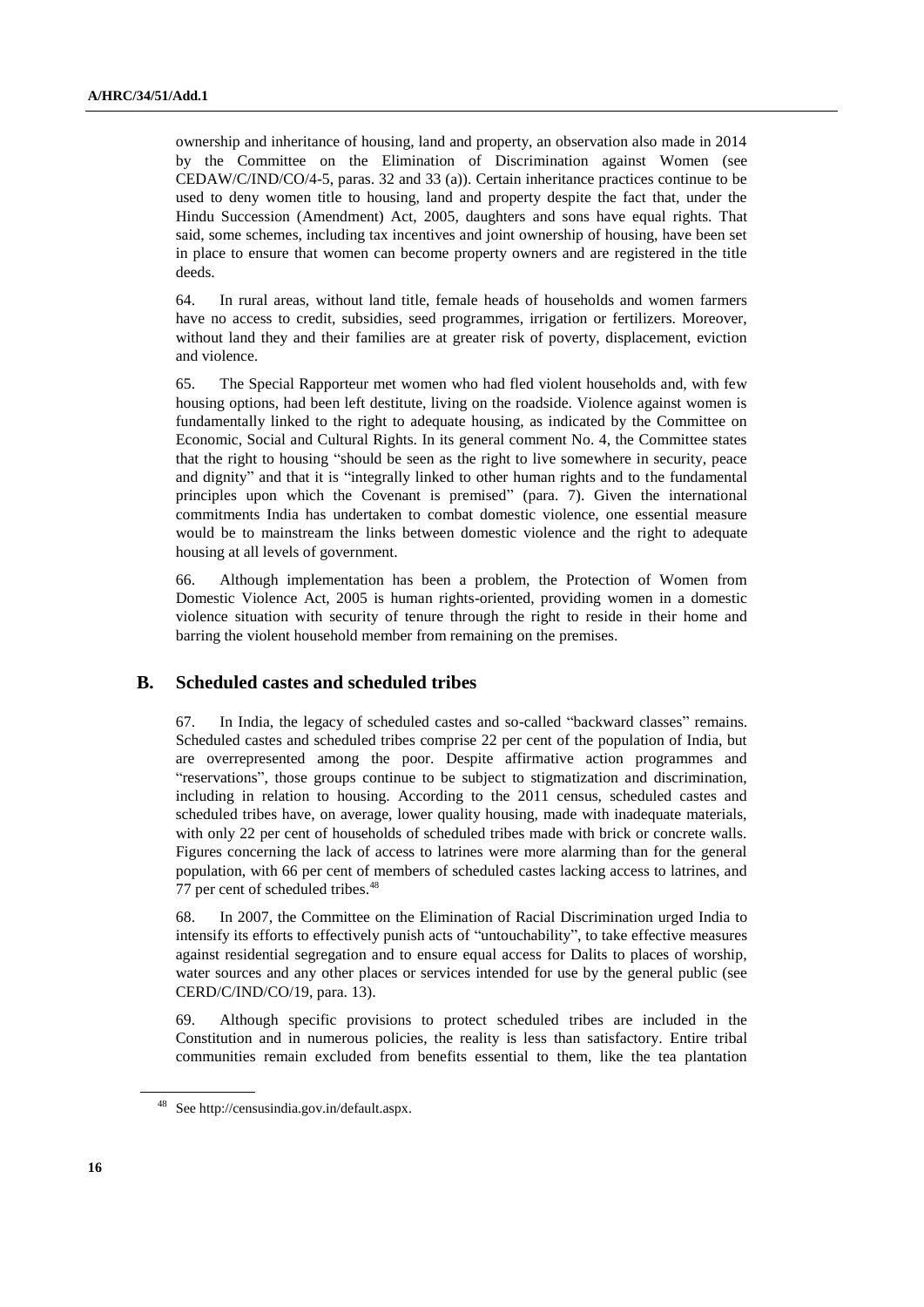workers in Assam, who were forcibly brought from central India, but have not been given the status of scheduled tribe. Furthermore, their housing and living conditions, and the insecurity of tenure that they endure, are cause for concern.<sup>49</sup>

70. The Special Rapporteur heard testimonies about the impact of displacement on scheduled tribes. They underscored her concerns about the construction of the Mapithel Dam as part of the Thoubal Multipurpose Project in the state of Manipur and the evictions resulting from the dam, which threaten the right to an adequate standard of living, including food and housing, and the way of living and livelihood of members of several tribal communities.<sup>50</sup>

#### **C. Homeless people**

71. Often referred to as "encroachers", or people illegally occupying lands, homeless people living on the pavements are commonly regarded as outsiders, given that many of them are rural migrants from other states. As such, they are often not welcomed by local governments or other residents. Those discriminatory attitudes are not just part of common parlance in policy circles, but have also found their way into legal judgments, making it increasingly difficult for people who are homeless to win injunctions against forced eviction. As a result, homeless people are denied access to long-term housing solutions. Moreover, the interests of developers and development always seem to prevail over those of people who are homeless.

#### **D. Muslims**

72. Muslims represent 14 per cent of the overall population. Discrimination against Muslims in housing manifests itself in different ways in different parts of the country. For example, studies on access to private rental accommodation in the capital show that discrimination against Muslims (as well as Dalits) can at times be a barrier to access to housing.<sup>51</sup> Private landlords, real estate brokers and property dealers will often refuse to rent to someone who is Muslim, or impose unfair conditions on them. The Special Rapporteur was informed that in some parts of the country, Muslims have felt compelled to leave their neighbourhoods and move to places where other Muslims are living, often in informal settlements. The Special Rapporteur visited one such settlement where the conditions were extreme owing to overcrowding, the absence of sanitation facilities and electricity and the lack of garbage collection.

#### **E. Manual scavengers**

Efforts to end manual scavenging in India are decades old, with various options having had limited success. Most recently, the Prohibition of Employment as Manual Scavengers and their Rehabilitation Act, 2013 was followed by a Supreme Court decision requiring state intervention to end manual scavenging and "rehabilitate" all people engaged in the practice, in line with the Constitution. Nonetheless, deeply-rooted caste and gender-

<sup>&</sup>lt;sup>49</sup> See FIAN International and others, " A life without dignity — the price of your cup of tea: abuses and violations of human rights in tea plantations in India" (Heidelberg, Global Network for the Right to Food and Nutrition, 2016).

<sup>50</sup> A/HRC/30/27, p. 18 (case No. IND 4/2015).

<sup>&</sup>lt;sup>51</sup> Sukhadeo Thorat and others, "Urban rental housing market: caste and religion matters in access", *Economic and Political Weekly*, vol. L, nos. 26 and 27 (June 2015), p. 47.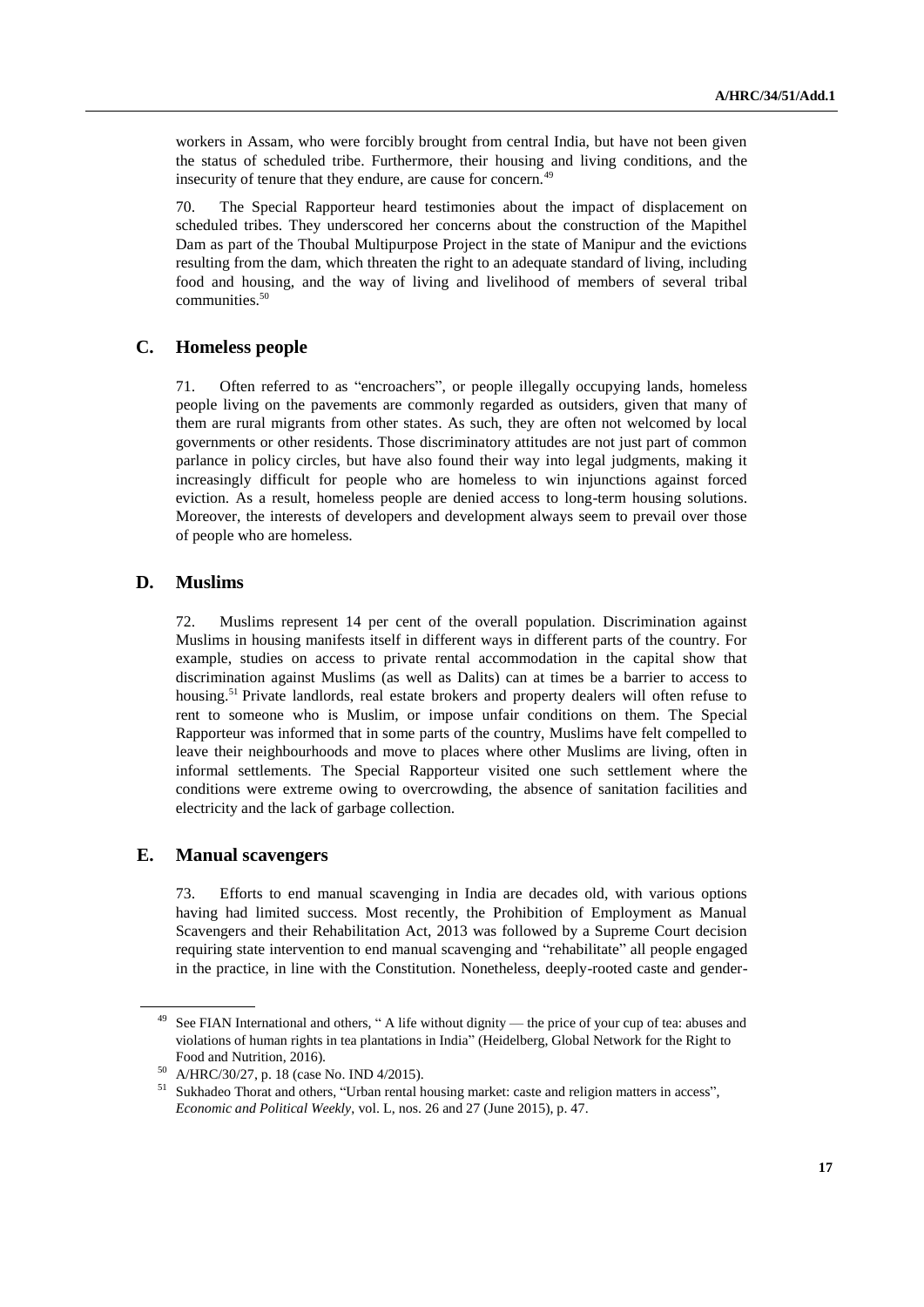based discrimination means that there are still women and men from scheduled castes cleaning public and private toilets, collecting excrement in pits, latrines and open drains who, as a result of their activities, suffer from deplorable housing and living conditions. While the practice has complex roots, people practising manual scavenging are bound by insurmountable social pressure to continue their family's degrading tasks and are assigned that role, at the lowest rank of a hierarchical society, especially in small villages. In part, the failure to effectively eradicate the practice is the result of the difficulty encountered in enforcing central government legislation at the state and local levels.<sup>52</sup>

# **V. Access to justice**

74. Most people who are inadequately housed or homeless have relatively little legal knowledge or information, particularly about human rights relating to housing. Despite the Constitutional reference to equal justice and free legal aid (article 39A), the legal aid system for those living in poverty is only marginally effective, limiting access to courts to the availability of public interest representation by civil society. In addition, a substantial backlog of pending cases within the judicial system has rendered access to justice for the poor a continuing challenge.

75. According to information received by the Special Rapporteur, there are very few avenues to challenge government decision-making with respect to housing matters. For example, residents of informal settlements who are deemed ineligible for the Housing for All scheme have no complaint mechanism, even when they meet the criteria for the scheme, making it difficult to hold governments accountable for their decisions.

76. In the context of evictions, access to justice also appears to be limited. There is no clear national policy or legislation on due process requirements prior to eviction, which are required under international human rights law. Persons who have been evicted have no avenue of redress if they are denied rehabilitation or compensation. While it is possible to submit written appeals and complaints at state level, they are often delayed, and there is a general lack of transparency regarding inadequate rehabilitation.

77. The Special Rapporteur commends several Supreme Court decisions that have affirmed the right to housing through the Constitutional provision of the right to life. While the courts have taken divergent decisions about the right to housing and have recently sanctioned numerous demolitions, the Supreme Court and several High Courts have issued progressive judgments in keeping with the right to adequate housing under international human rights law.

78. For example, in 2010 the Delhi Court released two judgments affirming Constitutional protections for the right to housing, noting that adequate housing serves as the crucible for human well-being and development and affirming that prior to an eviction, rehabilitation sites with access to infrastructure, services and amenities and a decent living must be found.<sup>53</sup>

79. The Supreme Court has also issued several important judgments affirming the right to housing. In the "right to food case",<sup>54</sup> as it is commonly known, the Supreme Court took

<sup>52</sup> Human Rights Watch, "Cleaning human waste: manual scavenging: caste and discrimination in India", 25 August 2014. Available from www.hrw.org/report/2014/08/25/cleaning-humanwaste/manual-scavenging-caste-and-discrimination-india.

<sup>53</sup> See High Court of Delhi, *Sudama Singh and Others v. Government of Delhi and Another*, and *P.K. Koul v. Estate Officer and Another*.

<sup>54</sup> See Supreme Court of India, *People's Union for Civil Liberties v. Union of India and Others*.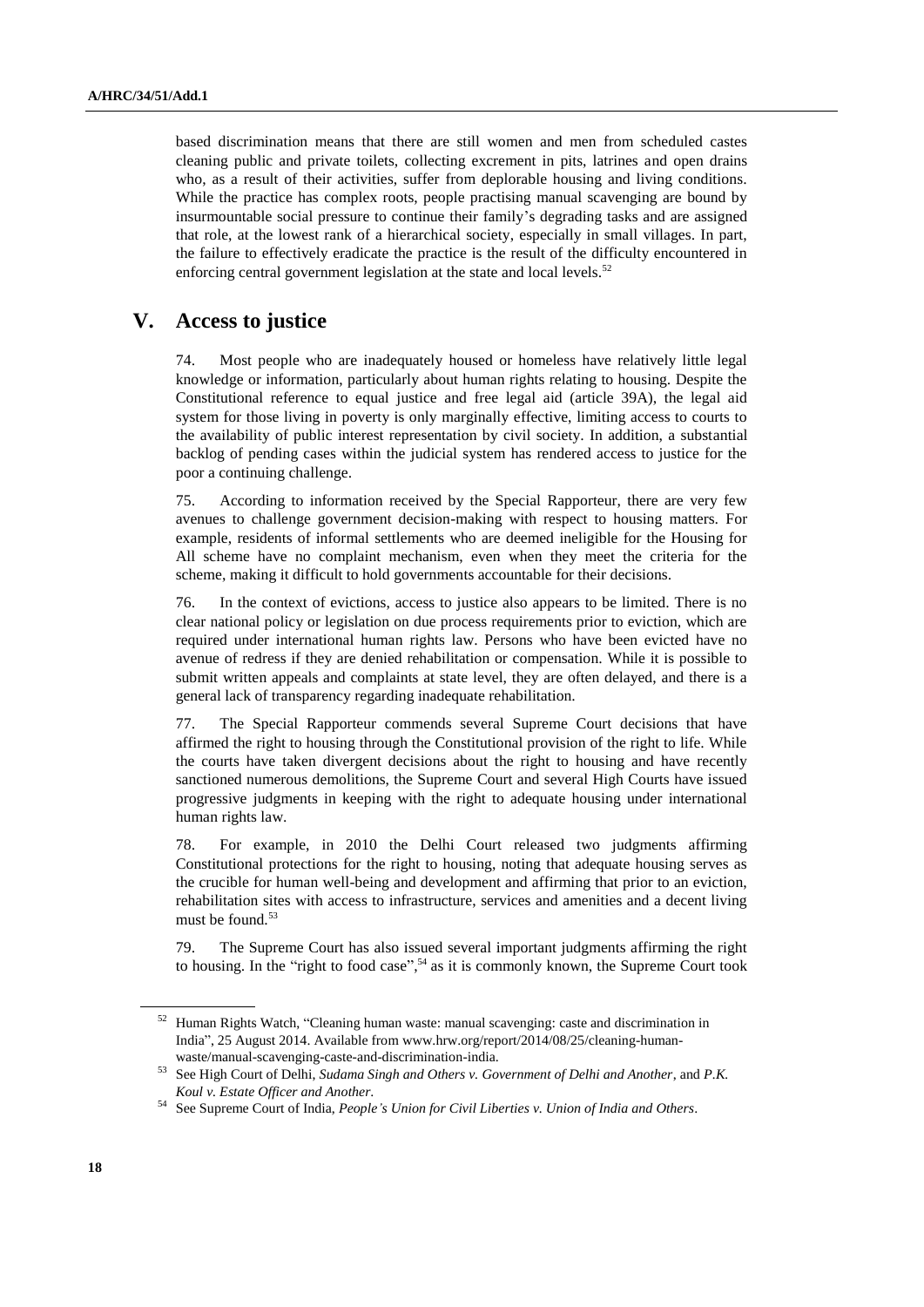urgent notice of the denial of the right to housing for persons living in the streets in Delhi, recognizing the threat that poses to the right to life. In order to monitor compliance with its decision, and interim orders emanating from it, the Supreme Court appointed commissioners empowered to demand redress, report on implementation and conduct inquiries into government action. That is impressive, and a welcome way of ensuring that rights-based decisions are carried forward and of ensuring a dialogue with the court that remains seized with the matter. The Supreme Court has established detailed guidelines for states to establish shelters with adequate and appropriate facilities, and to remain accountable to the court with respect to progress on that front.

## **VI. Conclusions and recommendations**

80. **India is at a critical juncture in term of protection of the right to adequate housing, which is currently at a tipping point owing to the country's accelerated urbanization, population growth and resultant growing inequality. Over 58.6 million households do not have access to adequate housing in urban and rural India. Taken in combination with the extensive need for reparation of dilapidated housing stock and the unmet provision of essential services such as ventilation, electricity, water, sanitation and waste management, the challenges are considerable. If the critical situation of those who are landless, homeless, inadequately housed and displaced is to be taken as a serious human rights priority, there must be a vigorous effort without delay on the part of all levels of government to put the right to adequate housing at the centre of the agenda.**

81. **The Special Rapporteur acknowledges the leadership of the central Government in putting in place ambitious schemes aimed at addressing the rising demand for adequate housing. Clearly there is political will to bring the Housing for All and other schemes to fruition in forthcoming years, and to guarantee that positive outcomes are enjoyed by a broad segment of the population. The Special Rapporteur also had the opportunity to assess the impressive plans and programmes put in place by the states of Karnataka, Maharashtra and by the Delhi Authorities, and she became aware of the intricacies and complexity in terms of coordination and cooperation between the states and the centre, and between various departments and institutions. The Special Rapporteur recognizes that every state in India grapples with a vast number of people and issues, comparable with large countries in the world, while still being committed to the essence of federalism.** 

82. **However, the Special Rapporteur is concerned that short-term schemes will not be sufficient to address the housing situation of those who are most disenfranchised and discriminated against with respect to housing. As a next step, and in keeping with the political commitments made under the New Urban Agenda,** <sup>55</sup> **India needs an overarching, visionary and coherent piece of legislation based on human rights. A national housing law that aims to address growing inequalities and offers a long-term road map is essential. In addition, the economy of India is and will continue expanding, which suggests that it will continue to have the necessary resources to implement the right to adequate housing across the country.** 

83. **In the Special Rapporteur's view, the existing schemes seem to emphasize and focus primarily on homeownership as the key housing model to respond to the current needs of India. However, even when well regulated, that model may be ill-suited to ensuring adequate housing for those most in need, including women, religious** 

<sup>55</sup> See https://habitat3.org/the-new-urban-agenda/.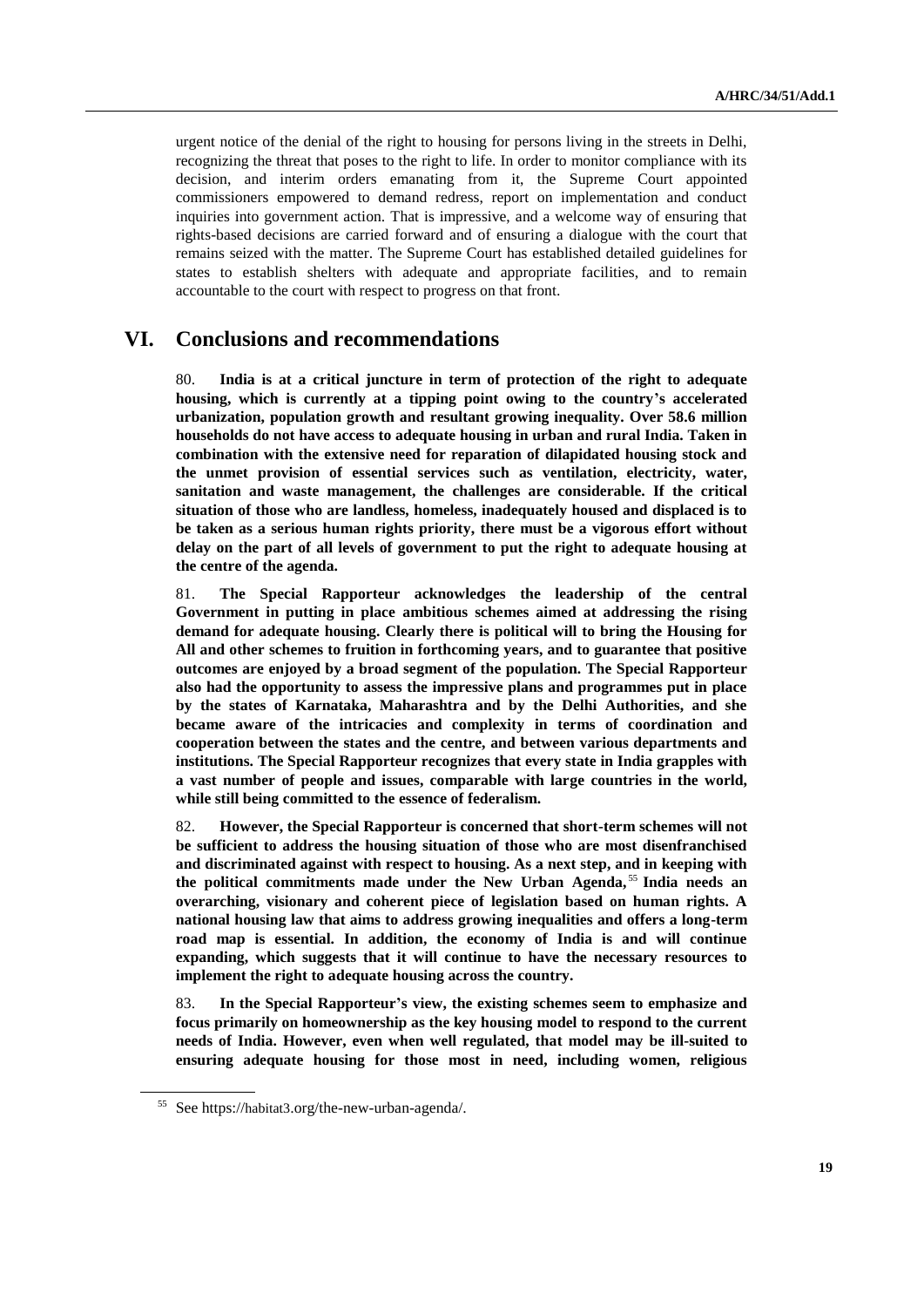**minorities, and scheduled castes and scheduled tribes. In the light of the diverse housing needs across the country, the Government must consider investing more in alternative housing policies that better suit those who have scarce or no resources: people who are homeless, living on pavements and informal settlements and those who face traditional practices of exclusion and discrimination, as well as members of the growing middle-class in urban areas who are not able to access affordable rentals owing to the lack of availability.** 

84. **Recognizing and implementing housing as a human right in existing programmes and in new legislation would also set India on track for meeting its international commitments to implementing the 2030 Agenda for Sustainable Development (particularly target 11.1 of the Sustainable Development Goals) and the New Urban Agenda.**

85. **In the light of those conclusions, the Special Rapporteur makes the following recommendations to the central and state governments:**

(a) **Adopt national legislation with explicit recognition of the right to adequate housing without discrimination on any ground. The legislation must be based on national and international human rights standards and commitments;**

(b) **Address homelessness as a human rights priority with a view to eliminating it by 2030, in keeping with target 11.1 of the Sustainable Development Goals. In that regard:**

(i) **The structural causes of homelessness in urban and rural India must be identified, including in relation to access to land and housing, affordability and the lack of specific measures in favour of people without an income;** 

(ii) **Homeless shelters must be understood in the context of a housing continuum that includes a range of longer-term housing options considered by local and subnational governments for the homeless population;**

(iii) **The National Urban Livelihoods Mission guidelines must be implemented for the construction of shelters, ensuring that shelters for different and particular population groups like families, women leaving violent relationships, street connected children and youth are established;**

(c) **Institute a national moratorium on forced evictions and demolitions of homes. Enact legislation to guide forced evictions that stipulates that forced evictions can only occur in the most exceptional of circumstances, once all other alternatives have been pursued, in strict compliance with international human rights law. Third party actors should also be regulated and monitored in that regard. Where states already have such a moratorium in place, the central government must comply. When evictions are required as a result of valid health and safety risks, governments must ensure that resettlement takes place in a time-bound manner, ensuring meaningful consultation with those who are directly affected, that fair compensation is awarded and that resettlement housing is adequate, as prescribed by international human rights law;**

(d) **Survey and provide legal recognition of all existing informal settlements and prioritize in situ upgrading and rehabilitation, with secure tenure for all inhabitants, based on meaningful participation. Provide existing informal settlements, especially where rehabilitation is not planned, with proper latrines, access to water and sanitation and regular garbage collection;**

(e) **Central and state governments should put in place effective and timely mechanisms to collect and systematically update data on a number of housing-related**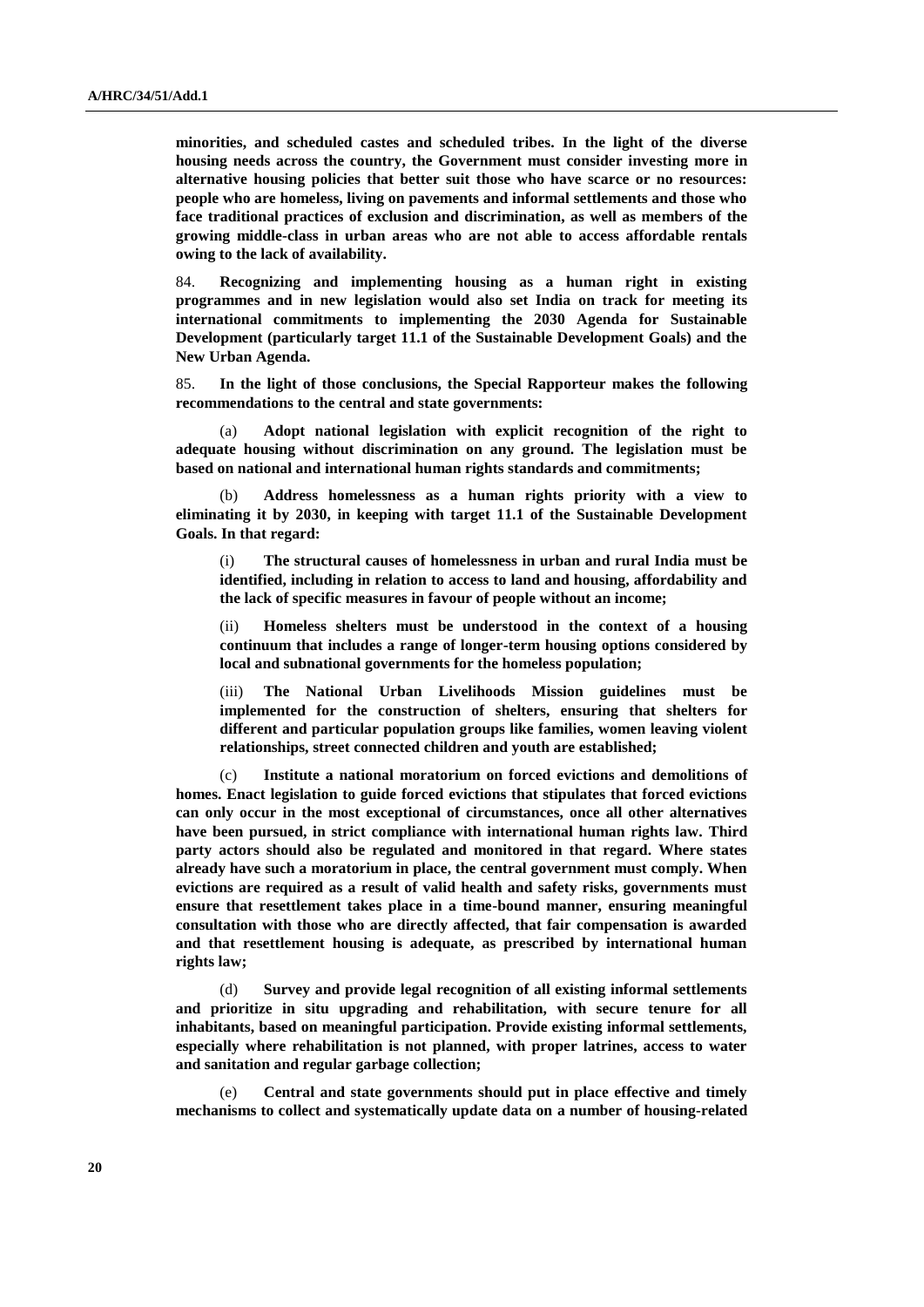**issues, like evictions, living conditions and homelessness. The data must be disaggregated, notably by age, gender, disability and ethnic and religious origin. That information should be made public and serve as a basis for policy design and monitoring in compliance with human rights law;**

Ensure timely, adequate compensation or resettlement and/or alternative **housing for persons who are affected by natural disasters, with genuine consultation and participation of the individuals and communities affected;** 

(g) **Enact legislation to curb all forms and practices of de facto housing discrimination against any individuals or groups, in particular religious and ethnic minorities, women, scheduled castes and scheduled tribes, internal migrants and manual scavengers in relation to their right to housing. Enhance monitoring and protection against discrimination in relation to rental accommodation, access to credit, inheritance and ownership. Specific measures must be found to enforce existing legislation, including in villages and panchayati;**

(h) **Ensure that all residents of informal settlements have access to the Housing for All scheme. Provide assistance with down payments for those unable to afford the scheme;** 

(i) **Allocate resources for the Smart Cities Mission in order to provide housing in those cities where there are the greatest housing needs and where the most marginalized and excluded would most benefit;**

(j) **In order to ensure the right to adequate housing and to curb rising prices due to speculation in real estate markets, particularly in metropolitan cities, governments at all levels must ensure that land stocks for constructing social housing, including for the economically weaker sections of society, are used immediately for the purpose for which they were acquired;** 

(k) **Enhance effective monitoring and coordination to ensure that budget allocations for housing, sanitation and water provision at all levels of government are executed in a timely and transparent manner;**

The national right to homestead bill of 2013 should be introduced in **Parliament to provide land for the poor, the landless and those without a homestead in urban areas. A committee should be established to ensure its compliance with international human rights law. Schemes and programmes for rural housing should include the provision of plots of land, not only construction grants, in order to ensure that the most deprived and poor landless individuals can adequately ensure their right to housing and to a livelihood;**

(m) **In keeping with the Guiding Principles on Business and Human Rights: Implementing the United Nations "Protect, Respect and Remedy" Framework, private entities should be regulated and measures put in place to ensure that they are monitored and held accountable, including with respect to speculation of land and housing, land grabbing, rentals, forced displacement and forced evictions both in urban and rural areas;**

(n) **Courts must interpret the right to life and equality in a manner that gives effect to and is consistent with economic, social and cultural rights provided for in international human rights law. When applicable, commissioners should be appointed, as in the case of the right to food, by the Supreme Court, with a view to ensuring monitoring, redress and implementation of the right to housing over time;**

Submit the pending report to the Committee on Economic, Social and **Cultural Rights and ensure implementation of the recommendations relating to**